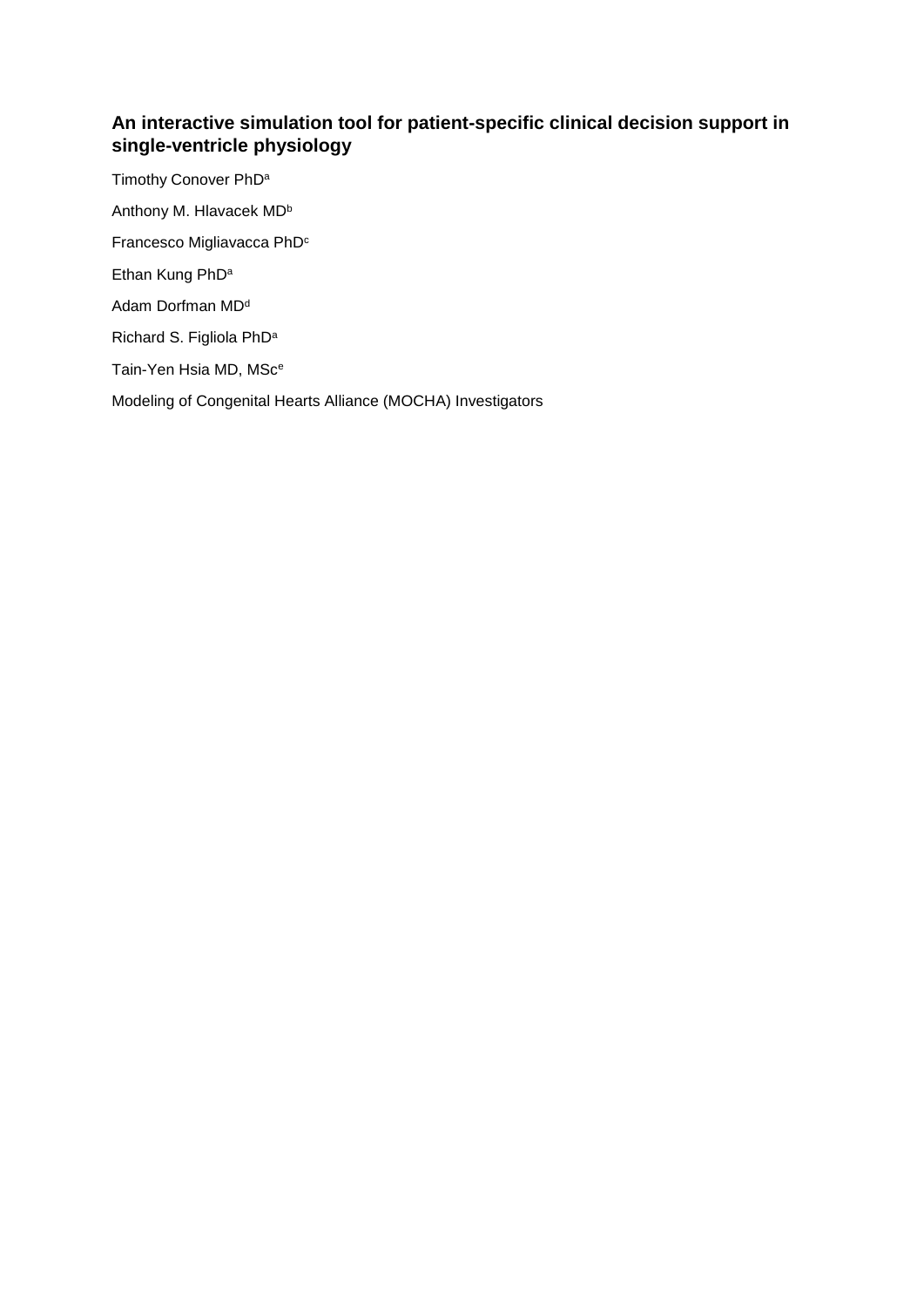# **Abstract**

## **Objective**

Modeling of single-ventricle circulations has yielded important insights into their unique flow dynamics and physiology. Here we translated a state-of-the-art mathematical model into a patient-specific clinical decision support interactive Web-based simulation tool and show validation for all 3 stages of single-ventricular palliation.

## Methods

Via the adoption a validated lumped parameter method, complete cardiovascular-pulmonary circulatory models of all 3 stages of single-ventricle physiology were created within a simulation tool. The closed-loop univentricular heart model includes scaling for growth and respiratory effects, and typical patient-specific parameters are entered through an intuitive user interface. The effects of medical or surgical interventions can be simulated and compared. To validate the simulator, patient parameters were collected from catheterizationreports. Four simulator outputs were compared against catheterization findings: pulmonary to systemic flow ratio (Qp:Qs), systemic arterial saturation (SaO2), mean pulmonary arterial pressure (mPAp), and systemic–venous oxygen difference (SaO2–SvO2).

## Results

Data from 60 reports were used. Compared with the clinical values, the simulator results were not significantly different in mean Qp:Qs, SaO2, or mPAp (P > .09). There was a statistical but clinically insignificant difference in average SaO–SvO2 (average difference 1%, P < .01). Linear regression analyses revealed a good prediction for each variable (Qp:Qs,  $R2 = 0.79$ ; SaO2,  $R2 = 0.64$ ; mPAp,  $R2 = 0.69$ ; SaO2–SvO2,  $R2 = 0.93$ ).

## **Conclusions**

This simulator responds quickly and predicts patient-specific hemodynamics with good clinical accuracy. By predicting postoperative and postintervention hemodynamics in all 3 stages of singleventricle physiology, the simulator could assist in clinical decision-making, training, and consultation. Continuing model refinement and validation will further its application to the bedside.

# **Key Words**

Single ventricle physiology, computer modeling and simulation, clinical decision support system, fontan circulation, Glenn or superior cavopulmonary circulation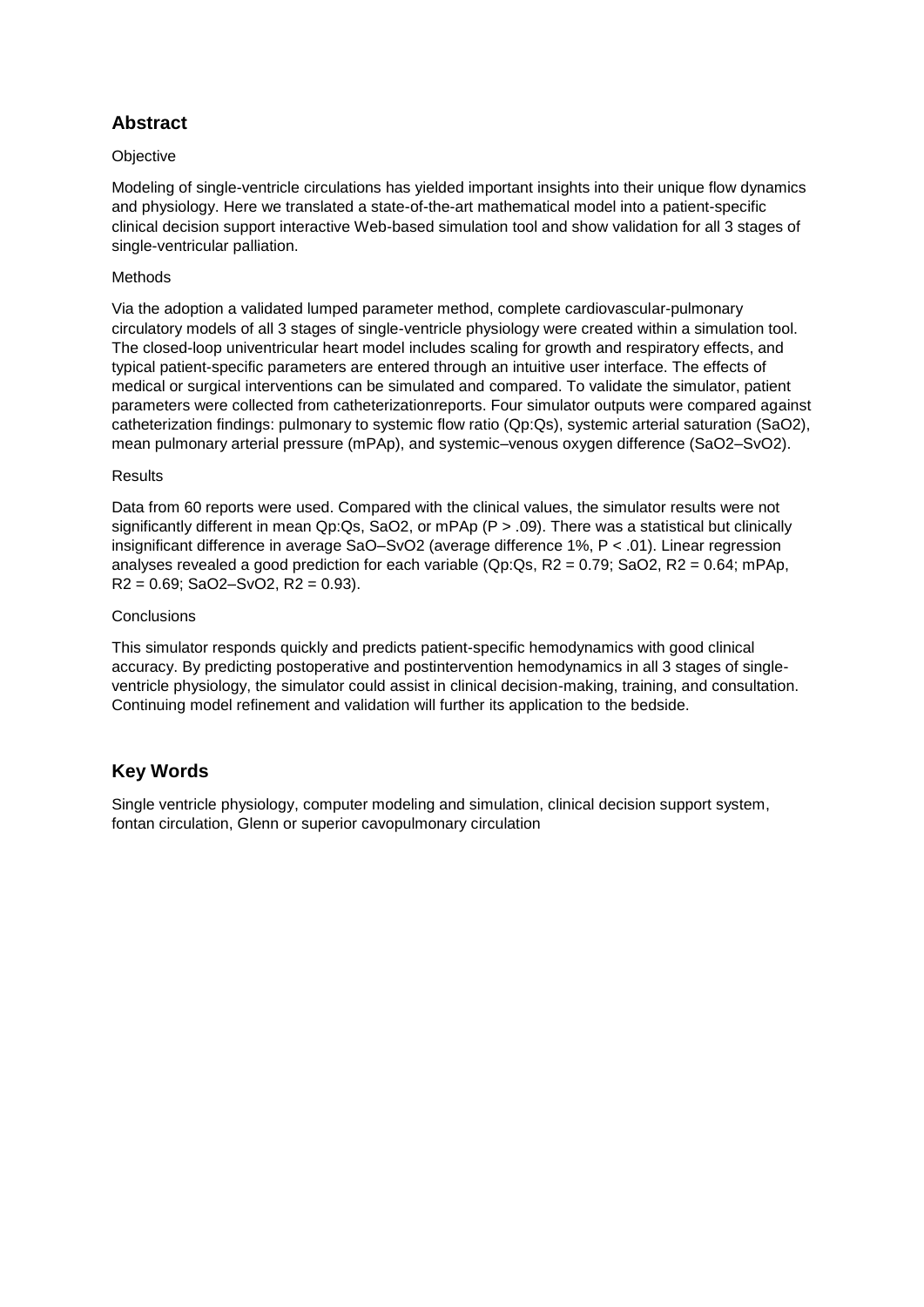## **Abbreviations and Acronyms**

BSA body surface area CFD computational fluid dynamics HR heart rate LPM lumped parameter network model MAP mean arterial pressure mBTS modified Blalock-Taussig shunt MET metabolic equivalent mPAp mean pulmonary artery pressure PVR pulmonary vascular resistance PVRI indexed pulmonary vascular resistance Qp:Qs pulmonary to systemic flow ratio Qs systemic blood flow RV-PA right ventricle to pulmonary artery SaO2 systemic arterial saturation SAP single atrial pressure SvO2 systemic venous saturation SVP single-ventricle physiology SVR systemic vascular resistance SVRI indexed systemic vascular resistance TCPC total cavopulmonary connection vO2 resting oxygen consumption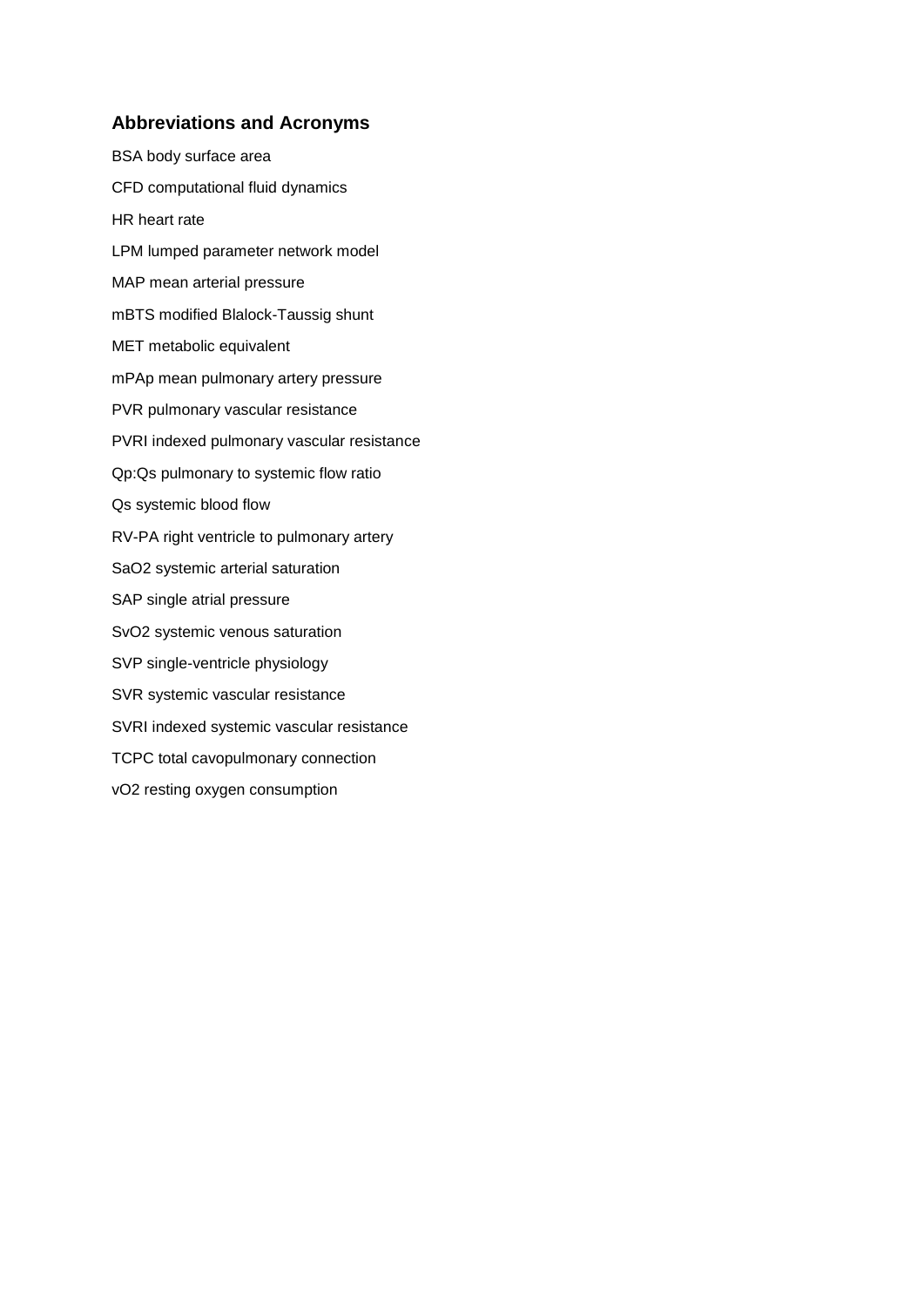# **Central Message**

A predictive modeling simulation tool for single-ventricle palliations provides comparative hemodynamic and physiologic information for clinical training and to assist in clinical management.

# **Perspective**

Managing single-ventricle physiology remains challenging. Mathematical models have elucidated the effects of surgery and intervention in all 3 stages of single-ventricle circulations. We describe a Webbased simulator that gives hemodynamic and physiologic information to assist decision-making for clinicians anywhere. This decision support tool is validated against patient-specific catheterization data.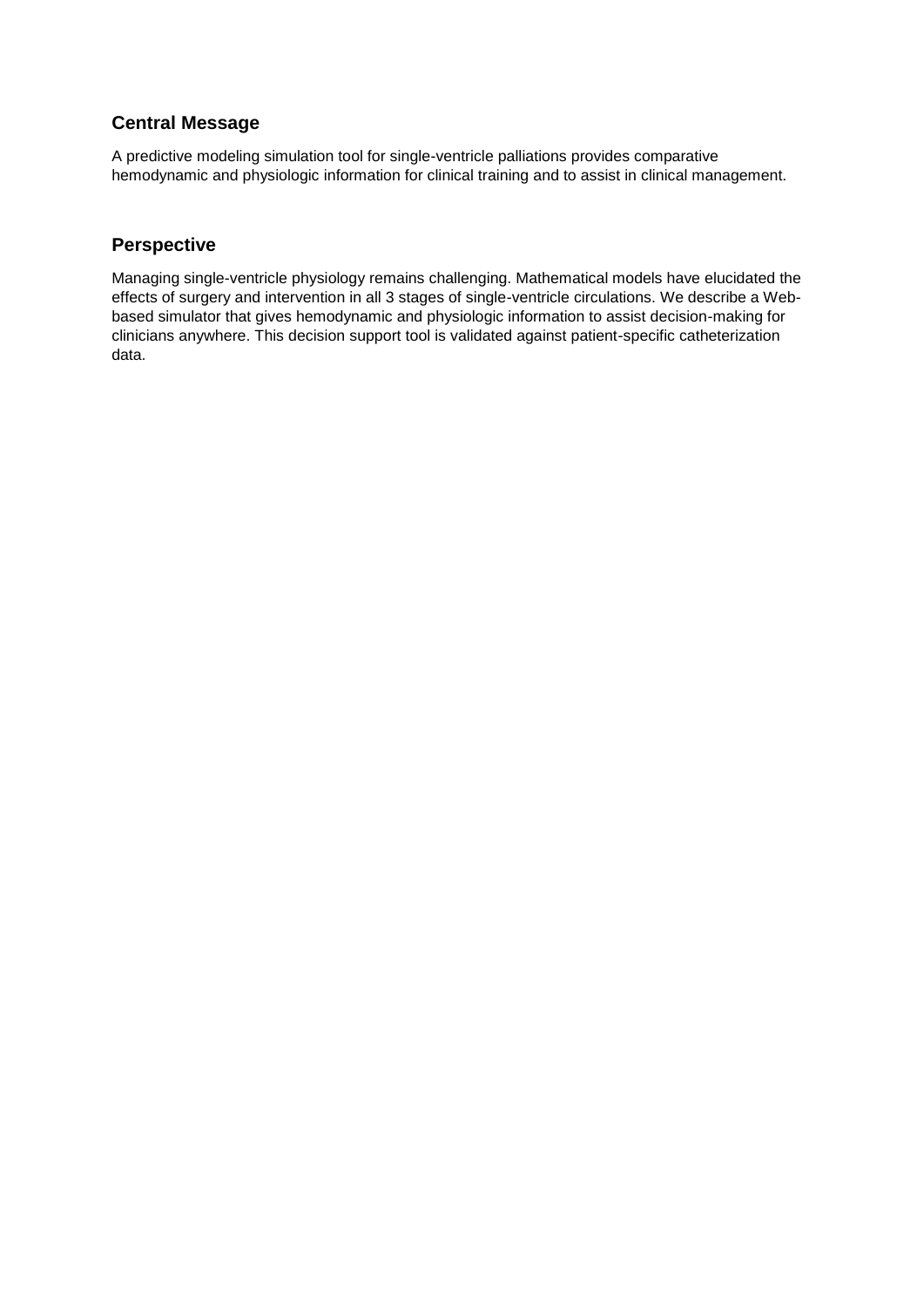Single-ventricle physiology (SVP) represents a multistage surgical palliative pathway with 2 transitional circulations and 1 permanent circulation, each with distinctly modified hemodynamics and physiologies. In addition to a variety of congenital cardiac defects that require the SVP strategy, different operative options exist at each stage depending on anatomic/physiologic substrate and institutional/surgeon preferences. Nonetheless, despite considerable advances in management of patients with SVP, patients continue to facesignificant morbidity and mortality throughout their lifetimes.1 Each child's unique anatomy and physiology require an individualized approach. Important parameters that regulate pressure and flow, such as pulmonary vascular resistance (PVR), can change dramatically as the patient progresses from neonate to adult, compounding interventional decisions. In this paper, we report the development of a detailed simulation tool based on a simplified modeling technique that can be individualized to each patient to study potential postoperative physiological outcomes for the 3 stages of single-ventricle palliation either at the bedside or in an education environment.

Various research groups have used computational and mathematical modeling to better understand the unique and unnatural features of SVP and to examine the influence of surgical techniques and medical interventions for managing these patients.2, 3, 4, 5, 6, 7One approach adopted over the last decade has combined the strengths of computational fluid dynamics (CFD) with lumped parameter network models (LPMs) to allow the comprehensive assessment of hemodynamic effects of the local surgical domain (such as power loss in the total cavopulmonary connection [TCPC]) and impact on the global physiology (such as systemic oxygen delivery). In such multiscale models, CFD predicts the detailed local hemodynamics, including local velocity vector fields, whereas the LPM predicts the systems-level responses, such as flow rates and pressures under appropriate patient conditions.

Previously, we have used these multiscale models to evaluate multiple clinically significant issues and concepts in patients with SVP, such as the hybrid procedure for hypoplastic left heart syndrome,8 branch pulmonary artery stenosis,9 residual coarctation,10, 11 systemic-to-pulmonary shunts,2, 11, 12, 13, 14, 15, 16, 17 exercise physiology,18, 19 cardiac biomechanics,20 an alternative initial palliation,21, 22 and virtual surgery.23 Multiscale models require expertise in CFD to execute correctly, and they are computationally resource intensive, particularly in the clinical environment. This makes them cumbersome for use as an interactive bedside management tool or to use as an education tool to better explain SVP.

Therefore, we developed a simplified interactive simulator based on the LPM of these unique circulations, and we test their accuracy in estimating postoperative or postinterventional hemodynamics for all 3 stages of SVP. In essence, we trade off the detailed local hemodynamic information from the CFD simulations for a rapid, resource-available tool providing an accurate estimate of the circulation conditions in the various territories. Such a patient-specific clinical decision support tool can be disseminated as a Web-based tool or an application (app) on a hand-held device either to complement clinical management, to use as a visual aid in parent/patient counseling, and to assist in clinician/bioengineer education.

In LPM, the circulation is divided into several interconnecting compartments, each compartment comprising resistance, compliance, and inertial elements modeling the characteristics of the vasculature. For each compartment, there is an equation relating the volume of blood stored therein to the local transmural pressure. The rate of change of blood volume is equal to the net flow of blood in and out of the compartment. The compartments are linked by blood vessels, each characterized by its resistance to flow (mm Hg/[L/min]). A compartment is a "lump" characterized by its pressure– volume relationship, which relates to the resistance and compliance within its vessels and to the inertia of the blood mass. The heart is a more sophisticated compartment, with the pressure–volume relationship changing significantly over the cardiac cycle. Overall, a well-designed LPM is a system of linked equations for pressures and flows that, when integrated, accurately simulates human circulation, including pulsatility. Such a model is computationally fast and requires only the modest resources available in hand-held devices. The model provides the kind of familiar measurements useful to understand health issues, where detailed velocity vector fields from CFD are not needed. Here we validate the utility of using LPM to predict pre- and postsurgical hemodynamics of the circulation.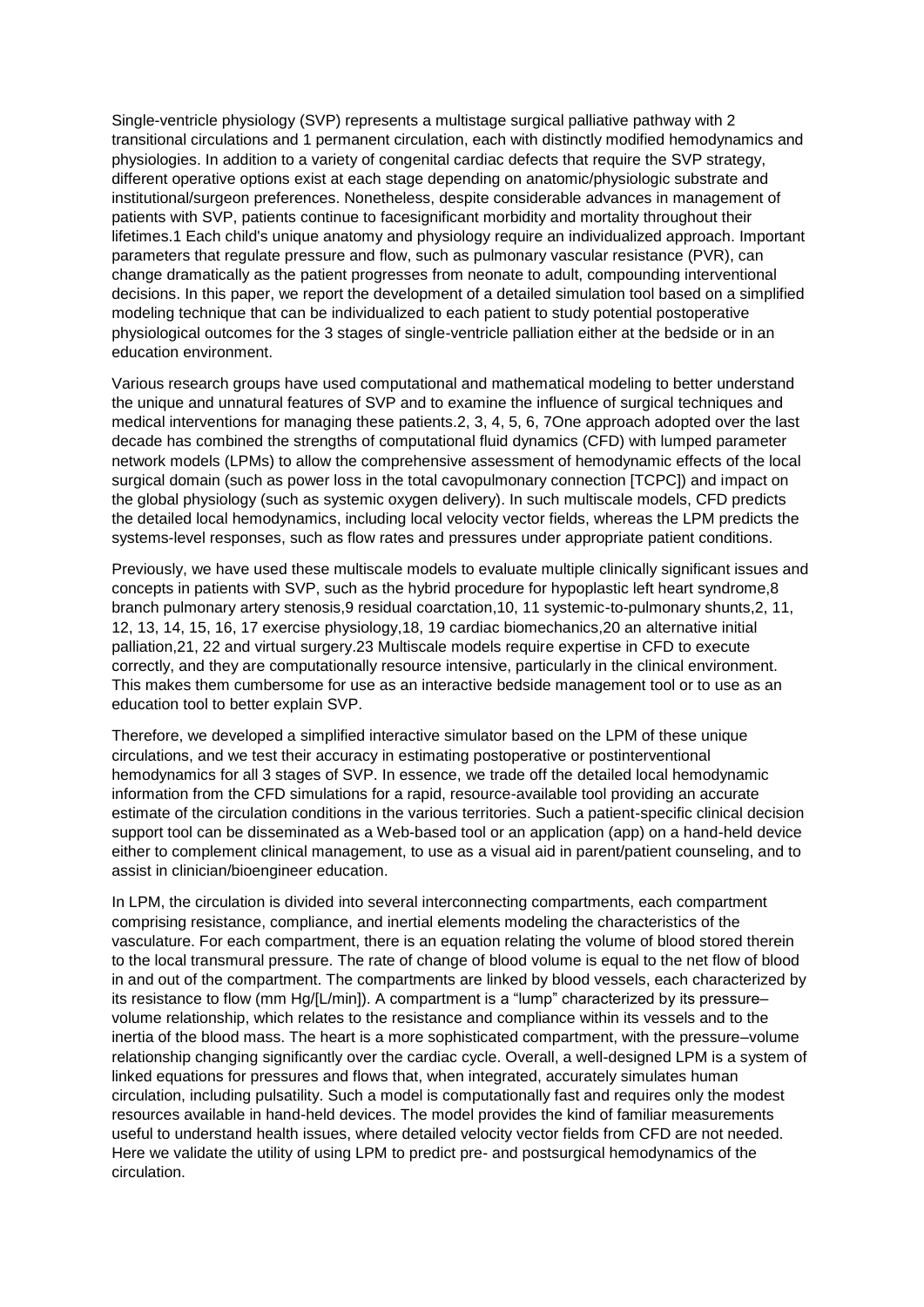## **Methods**

This simulation tool is based on the LPM approach to modeling the human circulation.24 The tool interface allows the user to supply available clinical data or to accept default generic values. We applied scaling rules to make the translation from user input values, which are typical clinical measurements, to the many internal parameters of the model. The simulation includes a fixed volume of blood in a closed-loop circulation, with a varying-compliance model of atrial and ventricular function tuned to match the specific case, and also a model of oxygen transport. The simulation presents clinical-style results to the user. In a final step, the user can explore the effects of changing inputs to the model or apply an exercise model.18

### Simulation Workflow

Simulation setup is divided into 3 sequential steps that define the patient and provide reasonable default values for the inputs (Video 1). A fourth step allows for modified simulations (Figure 1)



Icon for the iOS app.



Video 1. Example of using the simulation application: A video walk-through. Video available at: [http://www.jtcvsonline.org/article/S0022-5223\(17\)31963-3/fulltext.](http://www.jtcvsonline.org/article/S0022-5223(17)31963-3/fulltext)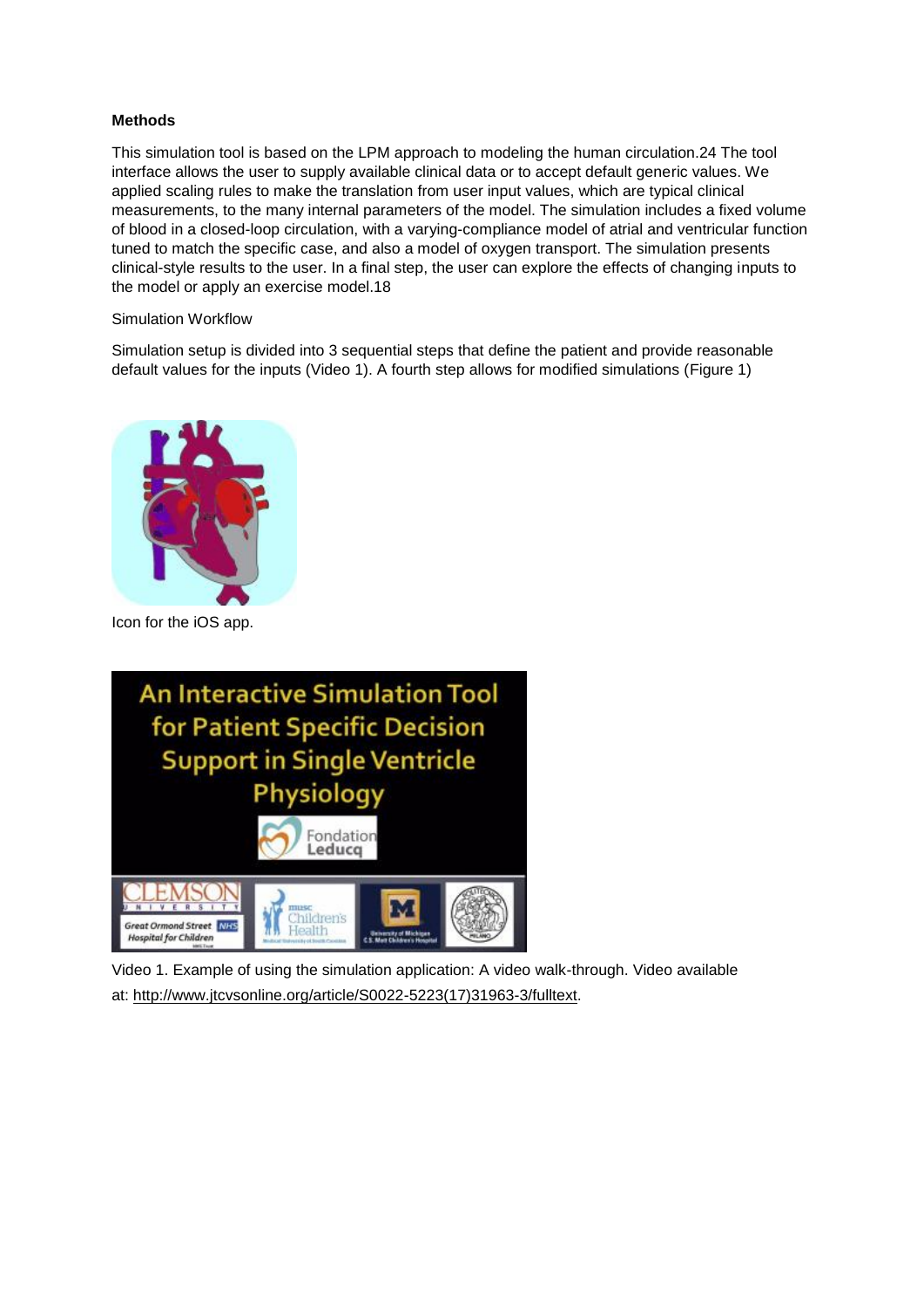## User

Steps 1 and 2 Set Circulation Type and BSA.

Step 3 Enter patient-specific parameters as available: HR, MAP, SAP, PRVI, SVRI, shunt, Hb, fenestration, coarctation, collaterals, etc.

Step 4

Change virtual surgery and/or parameters: HR, PVRI, SVRI, shunt, Hb, fenestration, coarctation, collaterals, contractility, respiration, exercise, etc.

**Simulation Tool** 

Tabulate typical patient parameters for given Type and BSA.

Generate complete circulation model, and tune heart model to match inputs. Run simulation for baseline case.

Run new simulation for comparison.

Figure 1. In Step 3, the user makes any patient-specific changes to the given default values of reststate parameters, and clicks "Set Baseline" to run the simulation. *BSA*, [Body surface](https://www.sciencedirect.com/topics/medicine-and-dentistry/body-surface) area; *HR*, [heart](https://www.sciencedirect.com/topics/medicine-and-dentistry/heart-rate)  [rate;](https://www.sciencedirect.com/topics/medicine-and-dentistry/heart-rate) *MAP*, [mean arterial pressure;](https://www.sciencedirect.com/topics/medicine-and-dentistry/mean-arterial-pressure) *SAP*, single-atrium pressure; *PVRI*, indexed [pulmonary vascular](https://www.sciencedirect.com/topics/medicine-and-dentistry/lung-vascular-resistance)  [resistance;](https://www.sciencedirect.com/topics/medicine-and-dentistry/lung-vascular-resistance) *SVRI*, indexed [systemic vascular resistance.](https://www.sciencedirect.com/topics/medicine-and-dentistry/systemic-vascular-resistance)

In Step 1, the user selects the circulation type. Options include modified [Blalock-Taussig](https://www.sciencedirect.com/topics/medicine-and-dentistry/blalock-taussig-shunt)  [shunt](https://www.sciencedirect.com/topics/medicine-and-dentistry/blalock-taussig-shunt) (mBTS), [Hybrid,](https://www.sciencedirect.com/topics/medicine-and-dentistry/hybrid) or right [ventricle](https://www.sciencedirect.com/topics/medicine-and-dentistry/ventricle-of-heart) to [pulmonary artery](https://www.sciencedirect.com/topics/medicine-and-dentistry/pulmonary-artery) (RV-PA) shunt for Stage 1 procedures; a superior [cavopulmonary connection](https://www.sciencedirect.com/topics/medicine-and-dentistry/cavopulmonary-connection) for Stage 2 procedures; and TCPC Fontan for Stage 3 procedures, in child or adult size.

In Step 2, the user sets the patient's [body surface](https://www.sciencedirect.com/topics/medicine-and-dentistry/body-surface) area (BSA). BSA is either specified directly or calculated from patient weight and height per Haycock and colleagues $^{25}$  $^{25}$  $^{25}$  The BSA is used to assign default [heart rate](https://www.sciencedirect.com/topics/medicine-and-dentistry/heart-rate) (HR), mean arterial and [atrial pressures,](https://www.sciencedirect.com/topics/medicine-and-dentistry/heart-atrium-pressure) and [hemoglobina](https://www.sciencedirect.com/topics/medicine-and-dentistry/hemoglobin)nd to set the default ratio of upper to lower body flow.

In Step 3, the user sets the resting state of the patient. The [mean arterial pressure](https://www.sciencedirect.com/topics/medicine-and-dentistry/mean-arterial-pressure) (MAP) and single atrial pressure (SAP) entered here provide target values to tune the [heart](https://www.sciencedirect.com/topics/medicine-and-dentistry/heart) model. The patient-specific indexed systemic and [pulmonary vascular resistance](https://www.sciencedirect.com/topics/medicine-and-dentistry/lung-vascular-resistance) (SVRI, PVRI), resting [oxygen](https://www.sciencedirect.com/topics/medicine-and-dentistry/oxygen) consumption (vO2), HR, [hemoglobin concentration,](https://www.sciencedirect.com/topics/medicine-and-dentistry/hemoglobin-determination) shunt diameter (for Stage 1 patients), or [fenestration](https://www.sciencedirect.com/topics/medicine-and-dentistry/fenestration) diameter (for Stage 3 patients) also can be entered. There are settings for [aortic coarctation,](https://www.sciencedirect.com/topics/medicine-and-dentistry/coarctation-of-the-aorta) venovenous collaterals, or aortopulmonary collaterals. Pulmonary [artery](https://www.sciencedirect.com/topics/medicine-and-dentistry/artery) stenosis diameters can be set, also serving as banded artery diameters in Hybrid Stage 1 circulation. An [adjustment](https://www.sciencedirect.com/topics/medicine-and-dentistry/adjustment) factor is provided for aortic arch compliance so as, for example, to simulate stiffening caused by [scarring.](https://www.sciencedirect.com/topics/medicine-and-dentistry/scar-formation) Reasonable default values of all inputs are provided, and the user can accept them or replace them with measured values, or estimates.

In the background, the heart model is tuned to match the target MAP and SAP with [respiration](https://www.sciencedirect.com/topics/medicine-and-dentistry/breathing) applied. Next, the simulation continues for the duration of 2 respiration cycles, and these results are presented in a table (eg, [Figure](https://www.sciencedirect.com/science/article/pii/S0022522317319633?via%3Dihub#fig2) 2, Baseline). Clinically relevant outcomes are presented, including systemic and pulmonary pressures, intracardiac pressures, cardiac index, pulmonary to systemic flow ratio (Qp:Qs), [oxygen saturations,](https://www.sciencedirect.com/topics/medicine-and-dentistry/oxygen-saturation) and systemic oxygen [delivery.](https://www.sciencedirect.com/topics/medicine-and-dentistry/obstetric-delivery) One of 6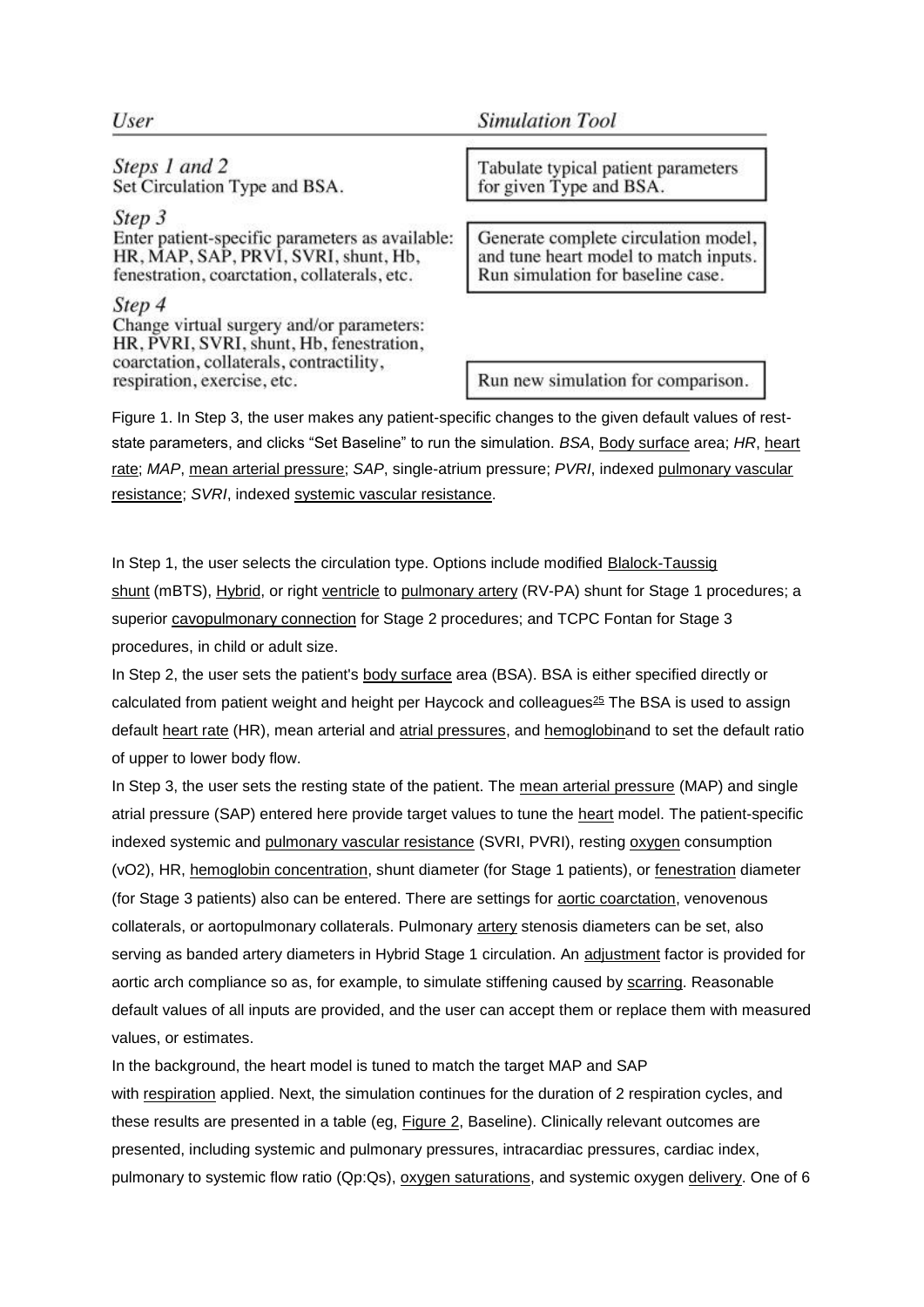heart diagrams that is appropriate for the given circulation is displayed, and pressure and flow plots are linked to the heart.



[cava.](https://www.sciencedirect.com/topics/medicine-and-dentistry/inferior-vena-cava)

| Parameter          | <b>Baseline</b>        | <b>Modified</b>       |
|--------------------|------------------------|-----------------------|
| COI                | 5.51                   | 3.67                  |
| Qp/Qs              | 1.32                   | 0.65                  |
| Aorta              | 94/20/54/78%           | 115/53/82/89%         |
| Ventricle          | 94/12.9/78%            | 115/10.2/89%          |
| Atrium             | 9.6/3.4/6.9/78%        | 6.9/1.6/4.7/89%       |
| <b>PulmArt</b>     | 16.8/10.0/14.1/<br>78% | 11.3/8.3/10.1/7<br>2% |
| <b>SVC</b>         | 0.47/54%               | 0.71/72%              |
| <b>IVC</b>         | 0.24/54%               | 0.39/73%              |
| <b>O2DeliveryI</b> | 411                    | 719                   |

Figure 2. The results of the baseline and modified simulations are displayed in a table, along with the appropriate [heart](https://www.sciencedirect.com/topics/medicine-and-dentistry/heart) diagram. Clicking on any of the labels in the heart sketch displays a plot of pressure or flow. In this example, the [circulation](https://www.sciencedirect.com/topics/medicine-and-dentistry/circulation) has been changed from mBT (Baseline) to Stage 2 superior [cavopulmonary connection](https://www.sciencedirect.com/topics/medicine-and-dentistry/cavopulmonary-connection) (Modified). Note that there is a decrease in the COI and Qp:Qs, but an increase in the systemic [oxygen saturation](https://www.sciencedirect.com/topics/medicine-and-dentistry/oxygen-saturation) and indexed [oxygen](https://www.sciencedirect.com/topics/medicine-and-dentistry/oxygen) [delivery.](https://www.sciencedirect.com/topics/medicine-and-dentistry/obstetric-delivery) [Aorta,](https://www.sciencedirect.com/topics/medicine-and-dentistry/aorta) [atrium,](https://www.sciencedirect.com/topics/medicine-and-dentistry/atrium-heart) and [pulmonary artery](https://www.sciencedirect.com/topics/medicine-and-dentistry/pulmonary-artery) parameters: systolic/diastolic/mean pressures/oxygen saturation. [Ventricle](https://www.sciencedirect.com/topics/medicine-and-dentistry/ventricle-of-heart) parameter: systolic/end-diastolic pressures/oxygen saturation. SVC and IVC parameters: flow in L/min and oxygen saturation. *COI*, [Cardiac output](https://www.sciencedirect.com/topics/medicine-and-dentistry/heart-output) index; *Qp:Qs*, pulmonary to systemic flow ratio; *SVC*, [superior vena cava;](https://www.sciencedirect.com/topics/medicine-and-dentistry/superior-vena-cava) *PAP*, [pulmonary arterial pressure;](https://www.sciencedirect.com/topics/medicine-and-dentistry/lung-artery-pressure) *IVC*, [inferior vena](https://www.sciencedirect.com/topics/medicine-and-dentistry/inferior-vena-cava) 

download baseline download modified

In Step 4, inputs used in Step 3 can be modified (aside from MAP or SAP, which become output parameters after the heart model has been set) to explore clinical changes or [medical interventions.](https://www.sciencedirect.com/topics/medicine-and-dentistry/medical-intervention) One may also change the circulation type or presence of a fenestration to predict postoperative hemodynamics. Additional input parameters, including [respiratory rate,](https://www.sciencedirect.com/topics/medicine-and-dentistry/breathing-rate) respiratory amplitude, and [contractility,](https://www.sciencedirect.com/topics/medicine-and-dentistry/muscle-contractility) can be modified. Contractility is a coefficient applied to increase the systolic stiffness of the ventricle and the [atrium.](https://www.sciencedirect.com/topics/medicine-and-dentistry/atrium-heart) The contractility of the heart can be modified by [inotropic](https://www.sciencedirect.com/topics/medicine-and-dentistry/inotropism) [medications,](https://www.sciencedirect.com/topics/medicine-and-dentistry/drug-therapy) typically with a commensurate change of HR. The respiration input is the amplitude of intrathoracic pressure, which is negative in natural respiration. It can be changed to investigate [respiratory](https://www.sciencedirect.com/topics/medicine-and-dentistry/respiratory-physiology)  [effects](https://www.sciencedirect.com/topics/medicine-and-dentistry/respiratory-physiology) on [inferior vena cava](https://www.sciencedirect.com/topics/medicine-and-dentistry/inferior-vena-cava) and [superior vena cava](https://www.sciencedirect.com/topics/medicine-and-dentistry/superior-vena-cava) flows and on [preload](https://www.sciencedirect.com/topics/medicine-and-dentistry/heart-preload) to the heart. The exercise protocol of Kung and colleagues<sup>[18](https://www.sciencedirect.com/science/article/pii/S0022522317319633?via%3Dihub#bib18)</sup> can be invoked by setting the metabolic equivalent (MET). MET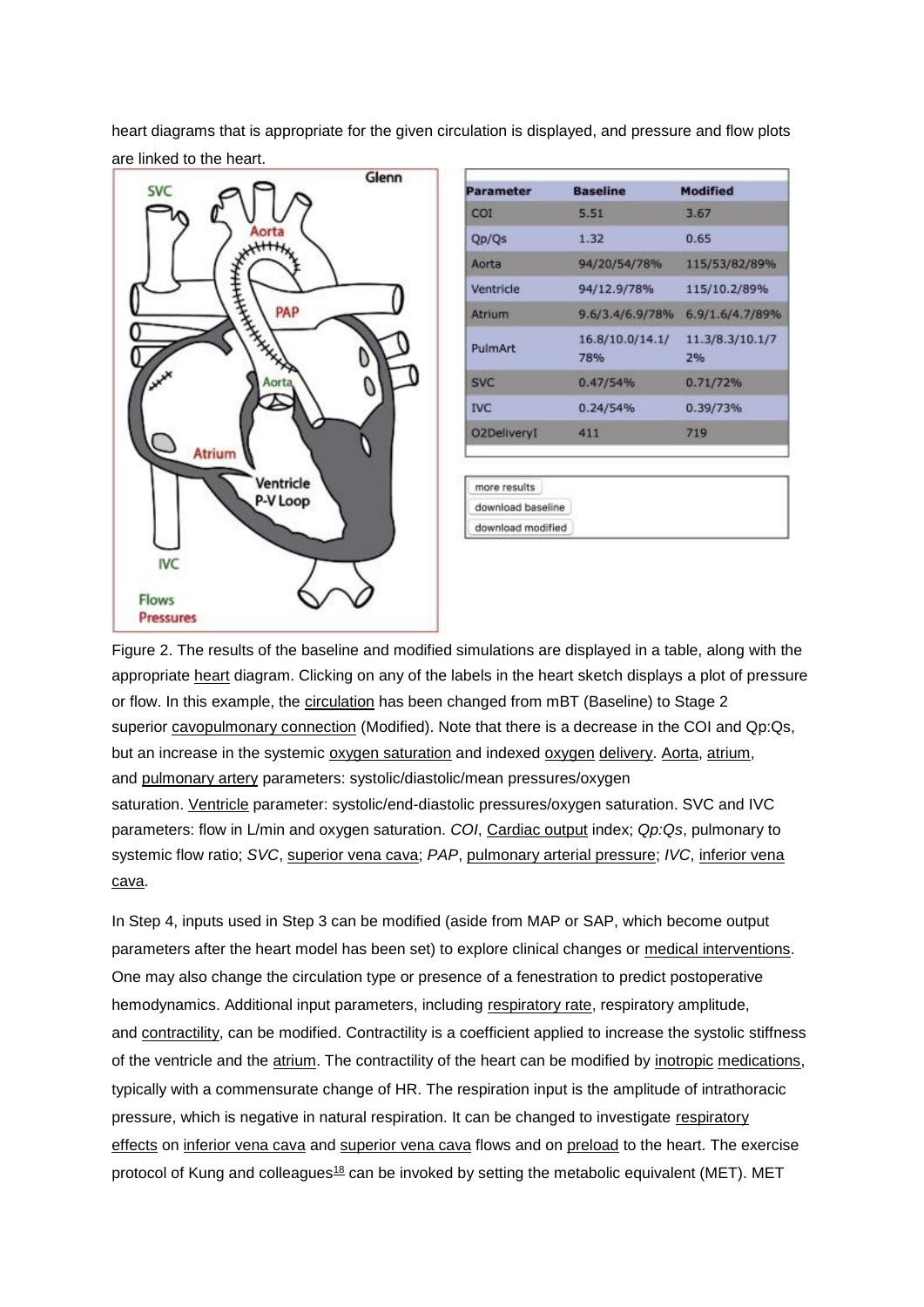level 1 is the [rest](https://www.sciencedirect.com/topics/medicine-and-dentistry/rest) state. At MET levels 2 and greater, the HR and contractility, SVRI, PVRI, respiration rate, and amplitude are adjusted for exercise.

[Figures 2](https://www.sciencedirect.com/science/article/pii/S0022522317319633?via%3Dihub#fig2) and [3](https://www.sciencedirect.com/science/article/pii/S0022522317319633?via%3Dihub#fig3) show an example of changing from mBTS (baseline) to Stage 2 superior cavopulmonary connection ("modified") circulation in Step 4. The MAP and SAP vary in response to the new inputs. As expected, the cardiac index decreases along with the Qp:Qs, and the systemic oxygen saturation and oxygen delivery increase. Clicking on an area of the heart diagram reveals pressure and flow plots [\(Figure](https://www.sciencedirect.com/science/article/pii/S0022522317319633?via%3Dihub#fig3) 3), which are updated with the new simulation results.



Figure 3. Example of plots resulting from the baseline and modified runs. The ventricular pressure– volume loops in the *upper left plot* show the expected changes with change from mBTS (Baseline) to Stage 2 (Modified) [circulation.](https://www.sciencedirect.com/topics/medicine-and-dentistry/circulation) The *upper right plot* shows the [aortic pressure,](https://www.sciencedirect.com/topics/medicine-and-dentistry/aortic-pressure) and the *lower plot* is the [atrial pressure.](https://www.sciencedirect.com/topics/medicine-and-dentistry/heart-atrium-pressure)

#### Circulation Model

The circulation models originate from Corsini and colleagues, $24$  with circuit paths appropriately changed for each surgical stage [\(Figure](https://www.sciencedirect.com/science/article/pii/S0022522317319633?via%3Dihub#fig4) 4). We added 3 optional resistive flow paths representing collaterals, 3 resistances representing aortic coarctation, and [left and right pulmonary artery](https://www.sciencedirect.com/topics/medicine-and-dentistry/left-pulmonary-artery) stenoses (or banding). Each Stage 1 circulation has a shunt model with quadratic resistance, each connected in a different way.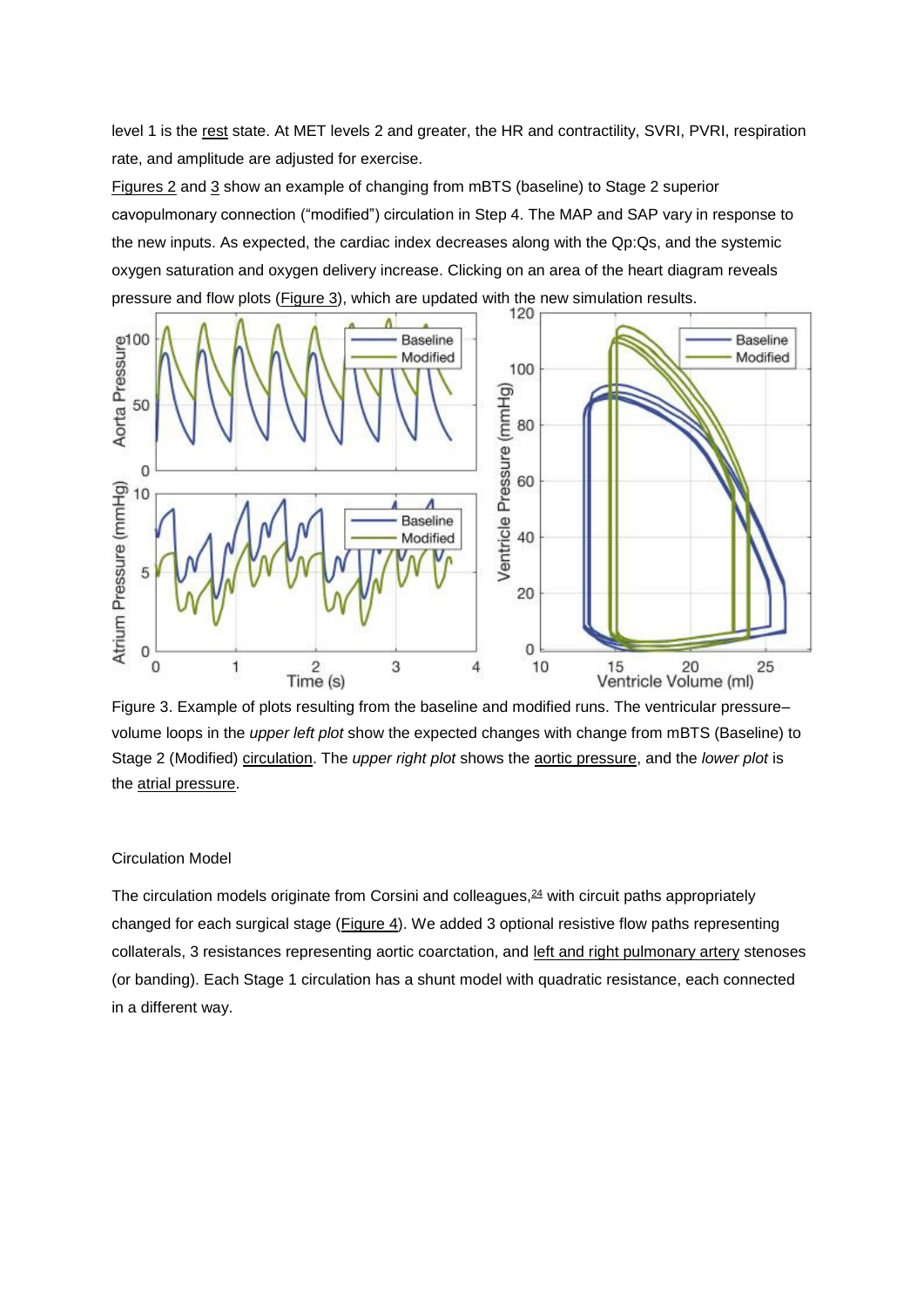

Figure 4. Schematics of the lumped parameter network models for each stage of [single](https://www.sciencedirect.com/topics/medicine-and-dentistry/heart-single-ventricle)[ventriclep](https://www.sciencedirect.com/topics/medicine-and-dentistry/heart-single-ventricle)hysiology. A, Stage 1 [circulation](https://www.sciencedirect.com/topics/medicine-and-dentistry/circulation) with modified [Blalock-Taussig shunt.](https://www.sciencedirect.com/topics/medicine-and-dentistry/blalock-taussig-shunt) B, Stage 2 Glenn circulation model. C, Fontan circulation model.

In the Step 3 simulation, all the resistance, compliance, and inertance [elements](https://www.sciencedirect.com/topics/medicine-and-dentistry/element) are calculated using allometric equations on BSA.<sup>[26](https://www.sciencedirect.com/science/article/pii/S0022522317319633?via%3Dihub#bib26)</sup> This gives the generic regional resistances: upper and lower body SVR, and [right and left lung](https://www.sciencedirect.com/topics/medicine-and-dentistry/right-lung) PVR. These are then compared with the given inputs for patient-specific SVR and ratio of upper body flow to lower body flow, and PVR. The resistances in each region are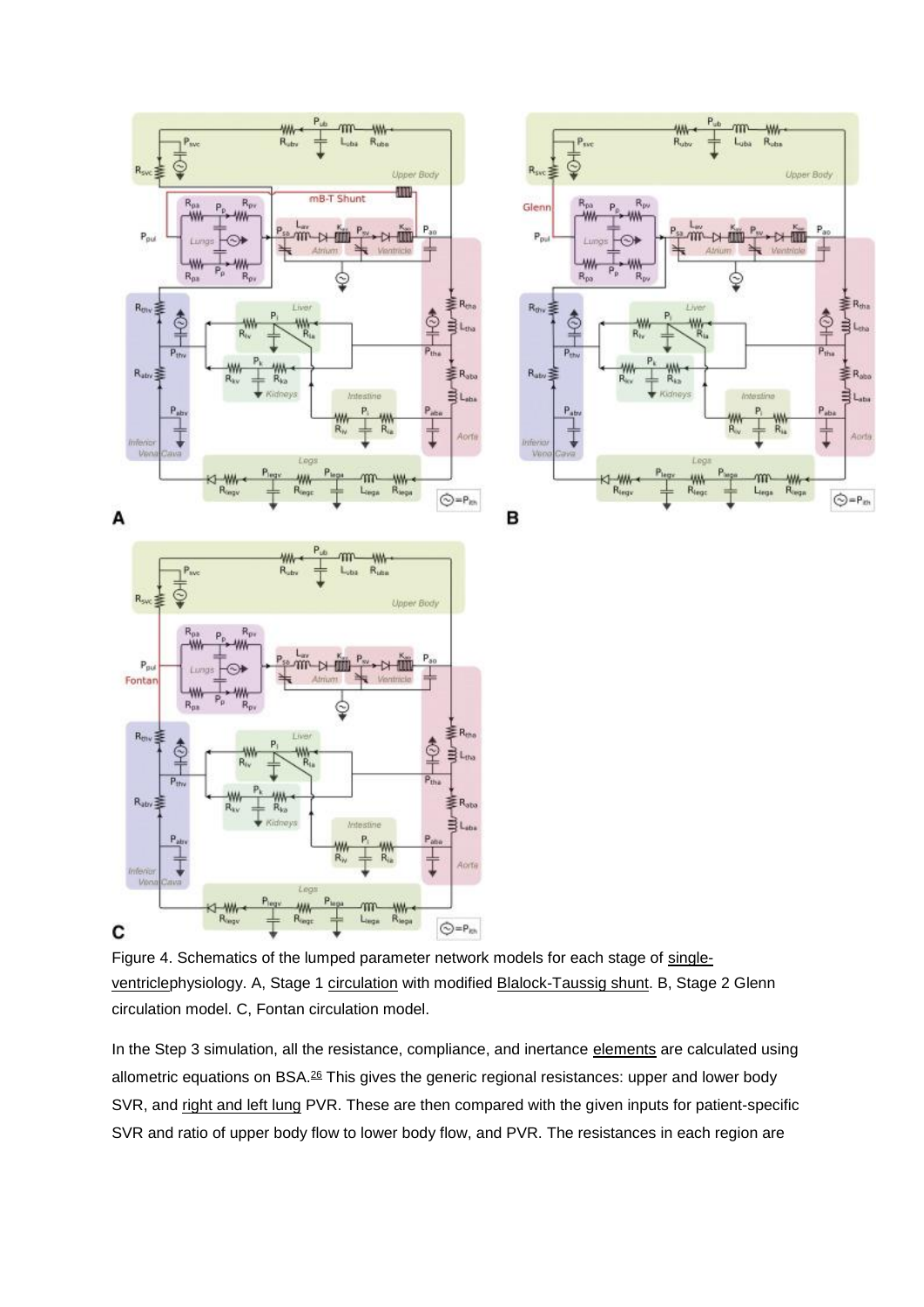scaled directly by the necessary proportions. The compliances in each region are scaled according to the following equation,

(1)CCi=(RRi)−4/3

where *C*/*C*<sub>i</sub> and *R*/*R*<sub>i</sub> are the compliance and resistance scaling ratios.<sup>[26](https://www.sciencedirect.com/science/article/pii/S0022522317319633?via%3Dihub#bib26)</sup>

Tuning the Frank–Starling Heart Model

The heart model is matched to the resting state of the body. In modified simulations, HR and contractility can be adjusted to simulate response to stressors. But first, in the baseline case, a generic heart model appropriate for the selected [single-ventricle](https://www.sciencedirect.com/topics/medicine-and-dentistry/heart-single-ventricle) circulation is adjusted and tuned to match patient-specific parameters. This is accomplished by stretching the end-diastolic pressurevolume relationship and end-systolic pressure-volume relationship curves. The simulation fine-tunes the model in run-time, using the errors of simulated MAP and SAP as feedback control signals, by adjusting the total blood volume in the circulation and heart size, until MAP and SAP approach the user-specified target values.

### Pressure–Volume Model

Increasing the size (volume) of the heart can be treated as producing the same range of pressures over an increased range of volume. Starting from a standard heart model, it is convenient to scale it up by scaling down the volume, which is an input to all the pressure equations. In defining the scaled volume DV<sub>sv</sub>, the actual single-ventricle volume V<sub>sv</sub> is scaled around the unstressed volume V<sub>SV0</sub>, and the size factor *f*size is initially proportionate to the desired [stroke volume:](https://www.sciencedirect.com/topics/medicine-and-dentistry/stroke-volume) (2)DVsv=(Vsv−Vsv0)/fsize

The end-diastolic pressure-volume relationship is as follows: (3)Psv,passive=fD⋅csv(edsv⋅DVsv−1+2dsv⋅DVsv)

where *csv* and *dsv* are constants from the standard design and  $f<sub>D</sub>$  is proportionate to target SAP. The end-systolic pressure-volume relationship is as follows,

(4)Psv,active=fC⋅fS⋅Emax⋅DVsv

a straight line characterized by the maximum stiffness  $E_{\text{max}}$ . *f*s is proportionate to target MAP, and *fc* is the user-defined factor for increased contractility in Step 4.

The normalized elastance  $E_N(t)$  is an activation function used to interpolate between the passive and active curves.[27](https://www.sciencedirect.com/science/article/pii/S0022522317319633?via%3Dihub#bib27) The instantaneous [transmural pressure](https://www.sciencedirect.com/topics/medicine-and-dentistry/transmural-pressure) is as follows:

(5)SVP=EN(t)Psv,active+Psv,passive

Finally, the effective [ventricular pressure](https://www.sciencedirect.com/topics/medicine-and-dentistry/heart-ventricle-pressure) is modified by the [myocardial flow](https://www.sciencedirect.com/topics/medicine-and-dentistry/coronary-circulation) resistance, and by the intrathoracic pressure  $P_{\text{th}}$ .

(6)Psv,eff=SVP−RmyoQAo+Pth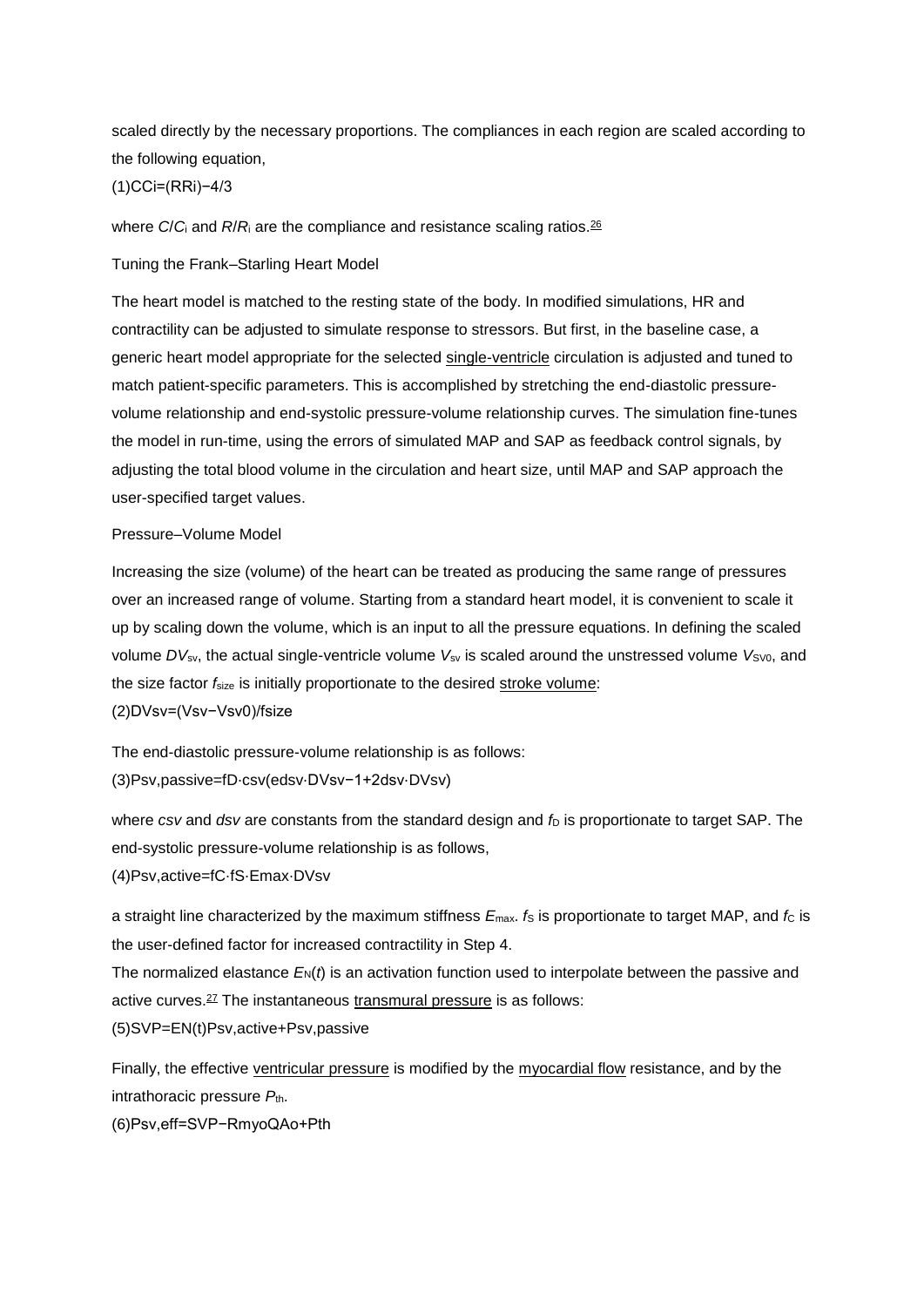Thus, respiration directly [affects](https://www.sciencedirect.com/topics/medicine-and-dentistry/affect) ventricular pressure. The atrium pressure model is similar in nature.<sup>[18](https://www.sciencedirect.com/science/article/pii/S0022522317319633?via%3Dihub#bib18)</sup> The model for flow through the atrioventricular valve includes inertia. The [aortic valve](https://www.sciencedirect.com/topics/medicine-and-dentistry/aortic-valve) is modeled as a square-law resistance with perfect closure and zero inertia.

### Oxygen Transport

Oxygen transport and oxygen saturations are calculated via the mean [arterial and venous flow](https://www.sciencedirect.com/topics/medicine-and-dentistry/artery-blood-flow) rates from the simulation. Pulmonary venous saturation is maintained at 97%. Hemoglobin level (g/dL) can be changed between Steps 3 and 4. Blood saturation in the heart is diluted according to the various different circulations. Oxygen delivery is indexed by BSA:

### (7)O2DeliveryI=10CAortaQs/BSA

in mL<sub>O2</sub>/min/m<sup>2</sup>. C<sub>Aorta</sub> is the concentration of oxygen in the [aorta](https://www.sciencedirect.com/topics/medicine-and-dentistry/aorta) (mL/dL), and Qs is systemic flow (in L/min), which is less than [cardiac output](https://www.sciencedirect.com/topics/medicine-and-dentistry/heart-output) in some circulations. Oxygen consumption is an input in both Steps 3 and 4, and the default value is  $vO2 = 160$  mLO<sub>2</sub>/min/m<sup>2</sup> (the same units as delivery). Effects of shunts, fenestration, and collaterals are accounted for. For Stage 2 and 3 models, systemic venous-to-pulmonary venous collaterals are accounted for by connection between the superior vena cava (and inferior vena cava in the Stage 3 model) to the right [pulmonary vein,](https://www.sciencedirect.com/topics/medicine-and-dentistry/pulmonary-vein) diluting the saturation there from 97%. Aorto-to-pulmonary arterial collaterals are considered as the connection between the aorta and left pulmonary artery. The magnitude of both types of [collateralization](https://www.sciencedirect.com/topics/medicine-and-dentistry/collateralization) can be varied by the user to examine their influences on various output parameters, such as systemic arterial saturation (SaO2), Qs, and oxygen delivery.

#### Respiration Pressures

Respiration effects are modeled by varying the external pressure on those LPM compliance elements located within the [thoracic cavity](https://www.sciencedirect.com/topics/medicine-and-dentistry/thoracic-cavity) or the [abdominal cavity.](https://www.sciencedirect.com/topics/medicine-and-dentistry/abdominal-cavity) The waveform of each cavity pressure is a [sinusoid](https://www.sciencedirect.com/topics/medicine-and-dentistry/sinusoid) with a rest. In the thoracic cavity, respiration amplitude is negative, except it is positive during forced ventilation. In the abdominal cavity, the amplitude is positive. In Step 3, default respiration values are assigned. The respiration rate is fixed at one quarter the HR.<sup>[18](https://www.sciencedirect.com/science/article/pii/S0022522317319633?via%3Dihub#bib18)</sup> In Step 4, respiration rate and amplitude can be changed.

### Validation

Although many of the model parameters are directly matched to patient measurements, some others are based on correlations and thus are subject to validation testing on resulting outputs. These include the performance of the shunt in Stage 1, the ratio of upper body flow to lower body flow, fenestration, and the oxygen transport model.

[Catheterizations](https://www.sciencedirect.com/topics/medicine-and-dentistry/catheterization) at various stages were obtained from 47 patients with SVP who were enrolled in a larger multi-institutional study by the Modeling of Congenital Hearts Alliance (MOCHA) investigators.[28](https://www.sciencedirect.com/science/article/pii/S0022522317319633?via%3Dihub#bib28) The study was approved by each site's institutional review board, and informed consent was obtained for all patients. This study included children and adults with various forms of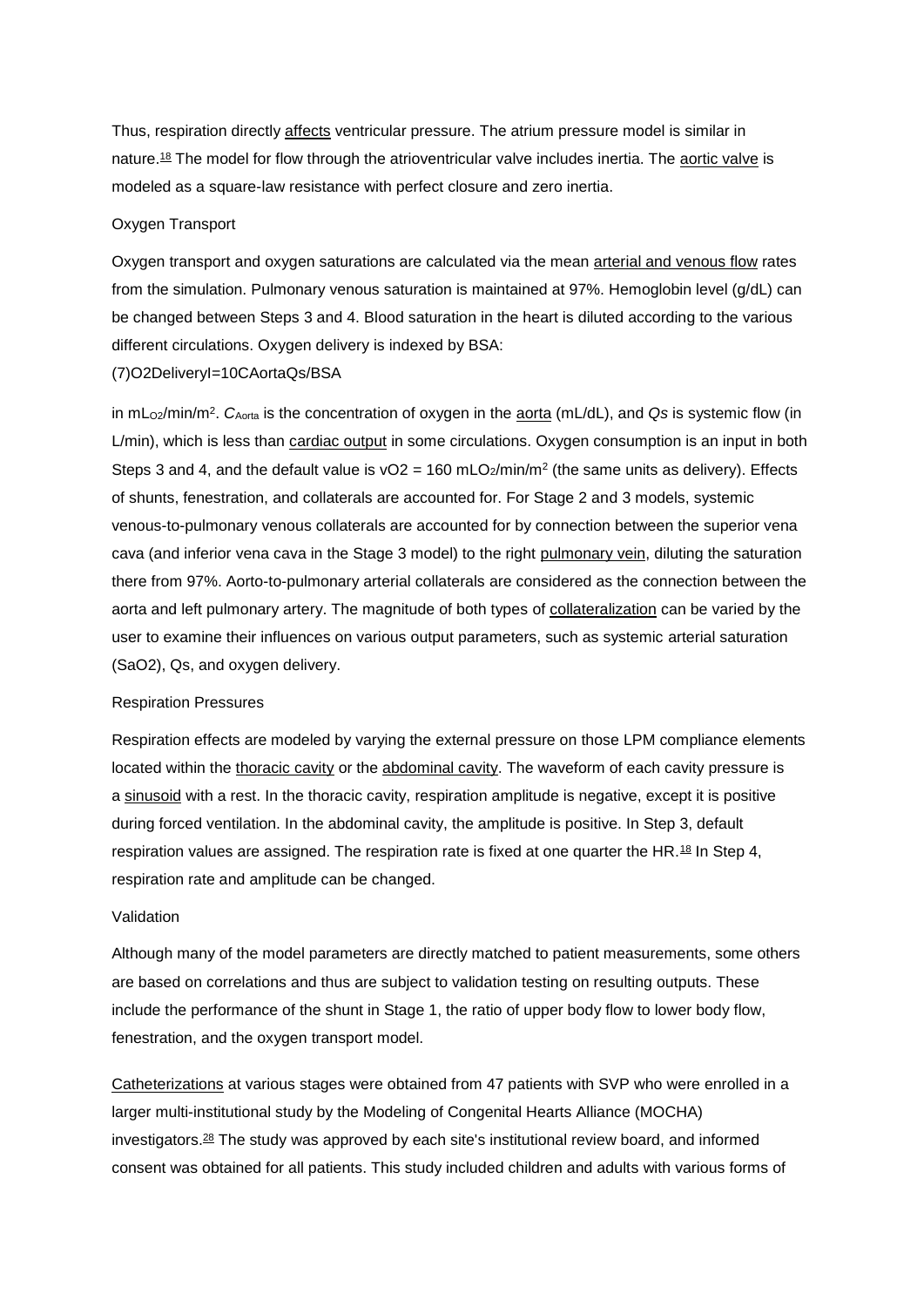SVP, including [hypoplastic left heart syndrome,](https://www.sciencedirect.com/topics/medicine-and-dentistry/hypoplastic-left-heart-syndrome) [tricuspid atresia,](https://www.sciencedirect.com/topics/medicine-and-dentistry/tricuspid-atresia) [pulmonary atresia](https://www.sciencedirect.com/topics/medicine-and-dentistry/pulmonary-atresia) with intact [ventricular septum,](https://www.sciencedirect.com/topics/medicine-and-dentistry/interventricular-septum) and [double-inlet left ventricle.](https://www.sciencedirect.com/topics/medicine-and-dentistry/double-inlet-left-ventricle) Exclusion criteria included atrial isomerism, an interrupted inferior vena cava, [anomalous pulmonary venous connections,](https://www.sciencedirect.com/topics/medicine-and-dentistry/anomalous-pulmonary-venous-connection) or an intact atrial [septum.](https://www.sciencedirect.com/topics/medicine-and-dentistry/interatrial-septum)

As the result of institutional preferences, the vast majority of Stage 1 patients enrolled in the larger study had a mBTS rather than a RV-PA shunt or Hybrid. As a result, there was inadequate power to validate the RV-PA shunt or Hybrid models. Therefore, the Stage 1 patients in this study were limited to those with mBTS. Stage 2 patients included both Hemi-Fontan and bidirectional Glenn connection patients, given that the LPM does not differentiate the geometric/anatomic differences between these 2 different [surgical techniques](https://www.sciencedirect.com/topics/medicine-and-dentistry/surgical-technique) for superior cavopulmonary connection. Similarly, both lateral tunnel and extracardiac conduit TCPC Fontan patients were included in Stage 3 validation. Data were collected from 60 catheterization reports performed on the 47 patients, as some of them

had catheterizations for different stages. For the validation study, 20 catheterization reports ( $n = 20$ ) were adopted for each surgical stage. The characteristics of these patients are given in [Table 1.](https://www.sciencedirect.com/science/article/pii/S0022522317319633?via%3Dihub#tbl1) In the Stage 1 group, most of the patients had a 4-mm shunt (3 mm: 1; 3.5 mm: 4; 4 mm: 14; 5 mm: 1). All of the Stage 2 patients had a bidirectional Glenn connection. Only 1 Stage 3 patient had a lateral tunnel Fontan, whereas the rest had an extracardiac TCPC. At Stage 3, 12 of 20 patients had a patent fenestration.

| <b>Stage</b>   | Height, cm   |                                              |                                 |                | Weight, kg BSA, $m^2$ PVRI, WU·m <sup>2</sup> SVRI, WU·m <sup>2</sup> Mean SAP, mm Hg |
|----------------|--------------|----------------------------------------------|---------------------------------|----------------|---------------------------------------------------------------------------------------|
| $\overline{1}$ | $65 \pm 6$   | $6.2 \pm 1.5$                                | $0.33 \pm 0.05$ $2.16 \pm 0.89$ | $19.0 \pm 8.4$ | $8 + 2$                                                                               |
| 2              | $95 \pm 14$  | $15.5 \pm 6.5$                               | $0.63 \pm 0.17$ $1.99 \pm 1.02$ | $10.5 \pm 3.7$ | $8 + 2$                                                                               |
| $\mathcal{E}$  | $132 \pm 33$ | $36 \pm 24.8$ $1.1 \pm 0.53$ $1.75 \pm 1.04$ |                                 | $14.6 \pm 5.0$ | $9 + 3$                                                                               |

Table 1. Baseline patient characteristics for each stage (average  $\pm$  standard deviation)

N = 20 for each stage. *BSA*, [Body surface](https://www.sciencedirect.com/topics/medicine-and-dentistry/body-surface) area; *PVRI*, indexed [pulmonary vascular resistance;](https://www.sciencedirect.com/topics/medicine-and-dentistry/lung-vascular-resistance) *WU*, Wood Units; *SVRI*, indexed [systemic vascular resistance;](https://www.sciencedirect.com/topics/medicine-and-dentistry/systemic-vascular-resistance) *SAP*, single-atrium pressure.

The catheterization reports were reviewed, and the following information was recorded: SAP, MAP, BSA, HR, hemoglobin, assumed vO2, PVRI, and SVRI. Each patient's information was entered into the online model, and the baseline output results were recorded. The following information was compared between the model predictions and clinical measurements (from the catheterization report): Qp:Qs, SaO2, mean [pulmonary artery pressure](https://www.sciencedirect.com/topics/medicine-and-dentistry/lung-artery-pressure) (mPAp), and systemic venous saturation (SvO2). The oxygen saturation from the superior vena cava was used as the SvO2 for both the simulation model and the catheterization. The catheterization results were compared with the model results via a paired Student *t* test. A [linear regressionw](https://www.sciencedirect.com/topics/medicine-and-dentistry/linear-regression-analysis)as performed for each output variable equating the catheterization result to the model result, and a Bland–Altman analysis also was performed.<sup>[29](https://www.sciencedirect.com/science/article/pii/S0022522317319633?via%3Dihub#bib29)</sup>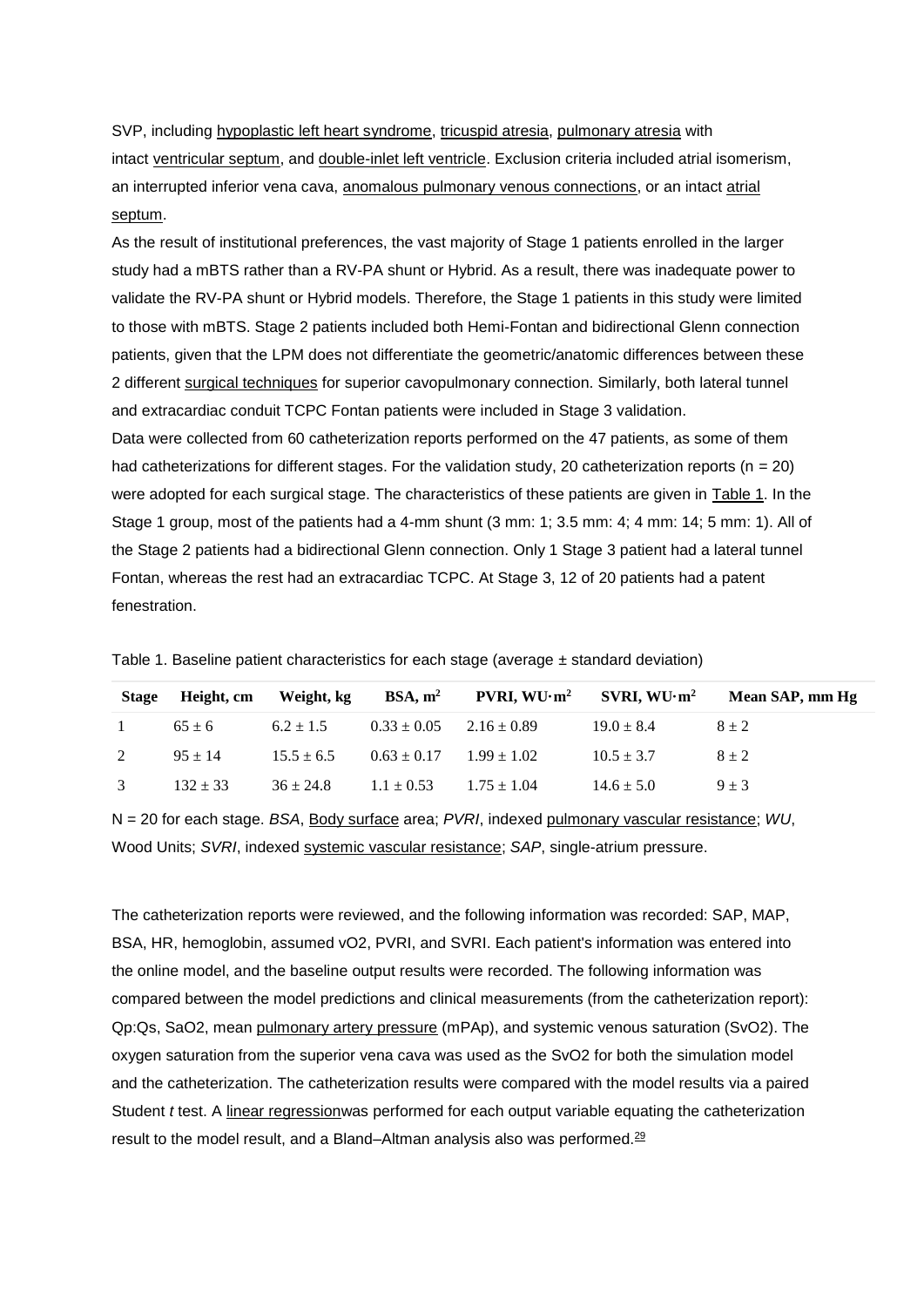#### **Results**

[Catheterization](https://www.sciencedirect.com/topics/medicine-and-dentistry/catheterization) results are compared with simulation results in [Table 2.](https://www.sciencedirect.com/science/article/pii/S0022522317319633?via%3Dihub#tbl2) There were no significant differences between the catheterization results and model output for Stage 1 patients in regard to average Qp:Qs, mPAp, or SaO2 (*P* > .38). There was a statistically significant difference in average SaO2–SvO2, but this difference was not clinically significant (26% vs 27%, *P* < .001). Among Stage 2 patients, there were no significant differences between the catheterization results and model output with regard to average Qp:Qs, mPAp, or SaO2 ( $P > .09$ ), but a statistically significant difference existed in average SaO2–SvO2 (17% vs 19%, *P* < .001). Among Stage 3 patients, there were no significant differences between the catheterization results and model output with regard to average Qp:Qs, mPAp, SaO2, or SaO2–SvO2 (*P* > .2).

| Table 2. Comparison of the catheterization results with the simulation model predictions for each |  |  |  |
|---------------------------------------------------------------------------------------------------|--|--|--|
| surgical stage                                                                                    |  |  |  |

| <b>Stage</b> | Catheterization, mean $\pm$ SD | Simulation tool, mean $\pm$ SD | <b>Mean difference</b> | P value |
|--------------|--------------------------------|--------------------------------|------------------------|---------|
| $1(n=20)$    |                                |                                |                        |         |
| Qp:Qs        | $1.4:1 \pm 0.7$                | $1.4:1 \pm 0.6$                | $-0.03$                | .69     |
| SaO2, %      | $75 \pm 7$                     | $76 \pm 6$                     | $-1.25$                | .36     |
| mPAp, mm Hg  | $15 \pm 3$                     | $16 \pm 3$                     | $-0.4$                 | .38     |
| SaO2-SvO2, % | $26 \pm 9$                     | $27 \pm 9$                     | $-0.7$                 | < .001  |
| $2(n = 20)$  |                                |                                |                        |         |
| Qp:Qs        | $0.6:1 \pm 0.1$                | $0.5:1 \pm 0.04$               | 0.04                   | .06     |
| SaO2, %      | $82 \pm 5$                     | $81 \pm 5$                     | 1.5                    | .34     |
| mPAp, mm Hg  | $13 \pm 3$                     | $13 \pm 3$                     | 0.5                    | .09     |
| SaO2-SvO2, % | $17 \pm 5$                     | $19 \pm 5$                     | $-1.5$                 | < .001  |
| $3(n=20)$    |                                |                                |                        |         |
| Qp:Qs        | $0.9:1 \pm 0.2$                | $0.9:1 \pm 0.1$                | < 0.01                 | .98     |
| SaO2, %      | $93 \pm 5$                     | $94 \pm 3$                     | $-0.85$                | .21     |
| mPAp, mm Hg  | $14 \pm 2$                     | $14 \pm 3$                     | 0.1                    | .63     |
| SaO2-SvO2, % | $26 \pm 7$                     | $26 \pm 8$                     | 0.25                   | .70     |

The "mean difference" is the average difference in individual values (catheterization result – simulation tool). *SD*, Standard deviation; *Qp:Qs*, pulmonary to systemic flow ratio; *SaO2*, [arterial](https://www.sciencedirect.com/topics/medicine-and-dentistry/arterial-blood)  [blood](https://www.sciencedirect.com/topics/medicine-and-dentistry/arterial-blood) saturation; *mPAp*, mean [pulmonary artery pressure;](https://www.sciencedirect.com/topics/medicine-and-dentistry/lung-artery-pressure) *SvO2*, [venous blood](https://www.sciencedirect.com/topics/medicine-and-dentistry/venous-blood) saturation, measured at the [superior vena cava.](https://www.sciencedirect.com/topics/medicine-and-dentistry/superior-vena-cava)

When we evaluated the group as a whole, there were no significant differences in average Qp:Qs, SaO2, or mPAp. There remained a statistically significant difference in average SaO2–SvO2, but this was not clinically significant (20% vs 21%,  $P = .014$ ). The [linear regression](https://www.sciencedirect.com/topics/medicine-and-dentistry/linear-regression-analysis) analyses [\(Figure](https://www.sciencedirect.com/science/article/pii/S0022522317319633?via%3Dihub#fig5) 5)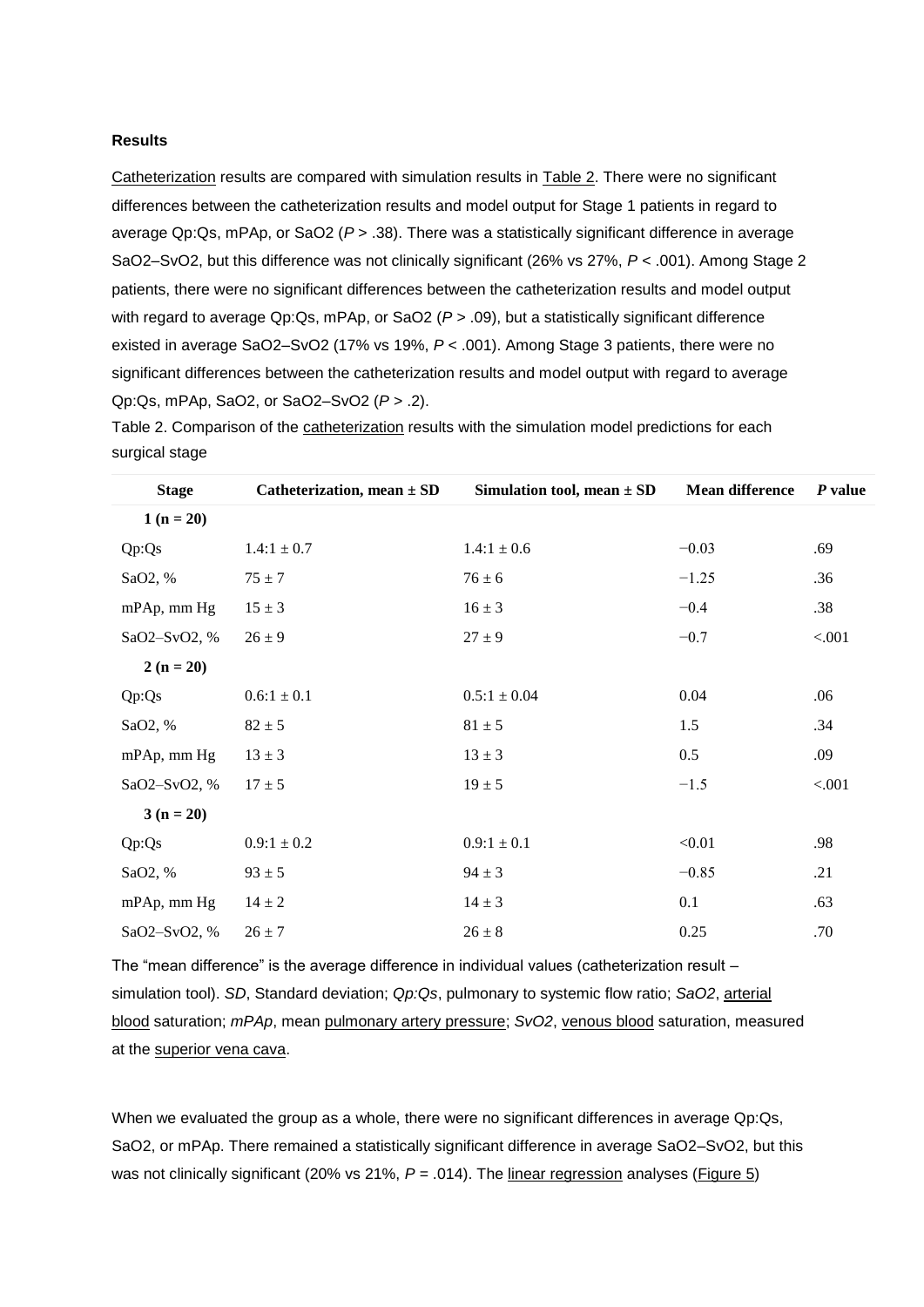revealed good predictive value of the model for each variable (Qp:Qs,  $R^2 = 0.79$ ; SaO2,  $R^2 = 0.64$ ; mPAp,  $R^2 = 0.69$ ; SaO2-SvO2,  $R^2 = 0.93$ ). The Bland-Altman analysis (*Figure 6*) revealed that the average difference between the [measurementsm](https://www.sciencedirect.com/topics/medicine-and-dentistry/measurement)ade by the model and catheterization were close to zero (mean difference Qp:Qs =  $0.0045$ , SaO2 =  $-0.2\%$ , mPAp =  $0.057$ , SaO2 $-$ SvO2 =  $-0.65$ ), which is consistent with the *t*-test results. This shows that there was no evidence of a systematic difference (fixed bias) between the results provided by catheterization versus the model. Thus, the average results from the model matched very closely with the catheterization measurements. The Bland– Altman plots also provide a graphical representation of the variability in individual measurements, with 95% confidence intervals. The confidence intervals on these plots reveal that the spread of data does reach a clinically significant difference for some patients.



Figure 5. [Linear regression](https://www.sciencedirect.com/topics/medicine-and-dentistry/linear-regression-analysis) analyses for [catheterization](https://www.sciencedirect.com/topics/medicine-and-dentistry/catheterization) and model output variables. *Qp:Qs*, Pulmonary to systemic flow ratio; *mPAp*, mean [pulmonary artery pressure;](https://www.sciencedirect.com/topics/medicine-and-dentistry/lung-artery-pressure) *SaO2–SvO2*, difference between arterial saturation and venous saturation.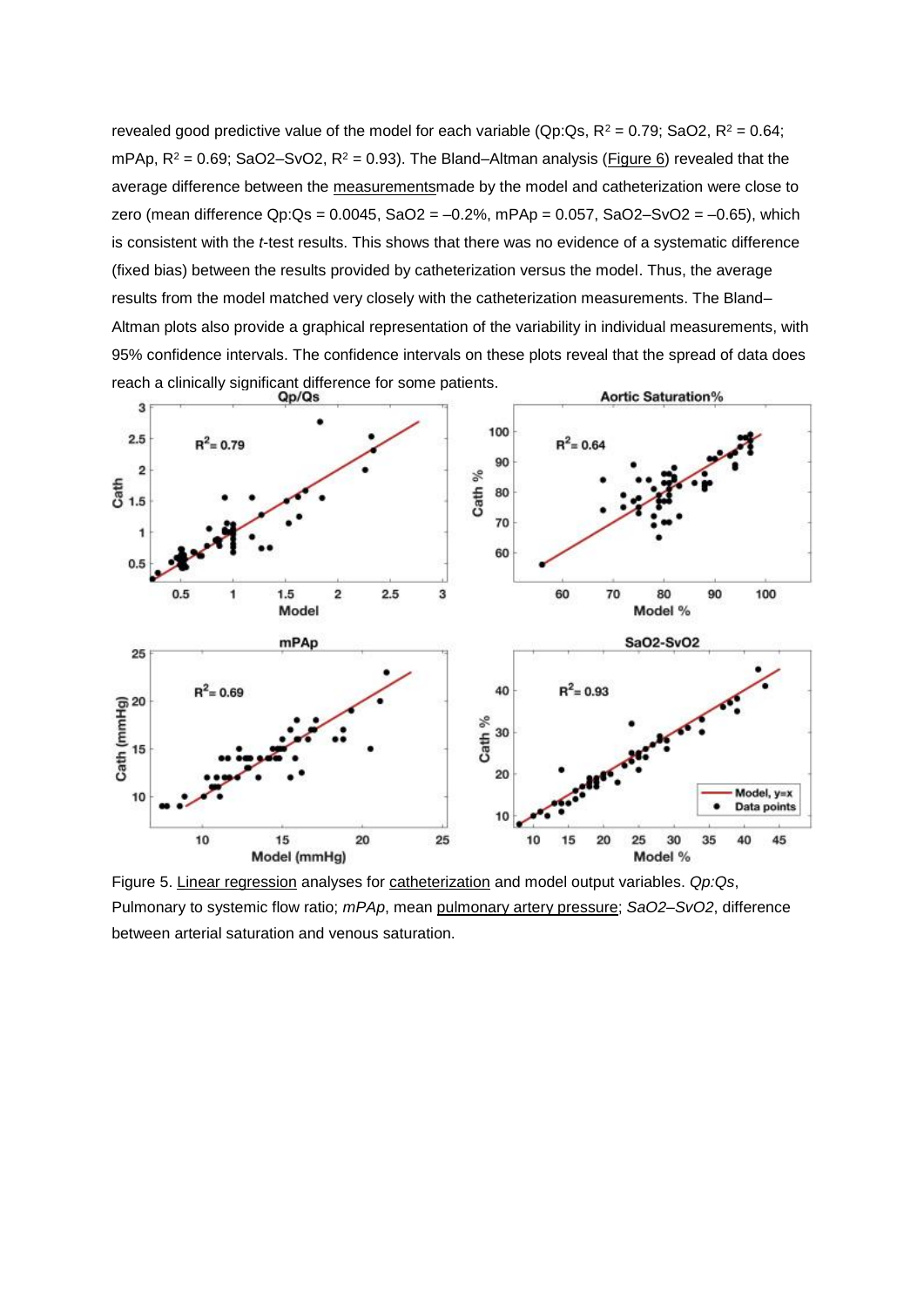

Figure 6. Bland–Altman analyses for [catheterization](https://www.sciencedirect.com/topics/medicine-and-dentistry/catheterization) and model output variables. The *vertical axis* is the difference between the catheterization result and the model prediction, and the *horizontal axis* is the catheterization result. *Qp:Qs*, Pulmonary to systemic flow ratio; *mPAp*, mean [pulmonary artery](https://www.sciencedirect.com/topics/medicine-and-dentistry/lung-artery-pressure)  [pressure;](https://www.sciencedirect.com/topics/medicine-and-dentistry/lung-artery-pressure) *SaO2–SvO2*, difference between arterial saturation and venous saturation.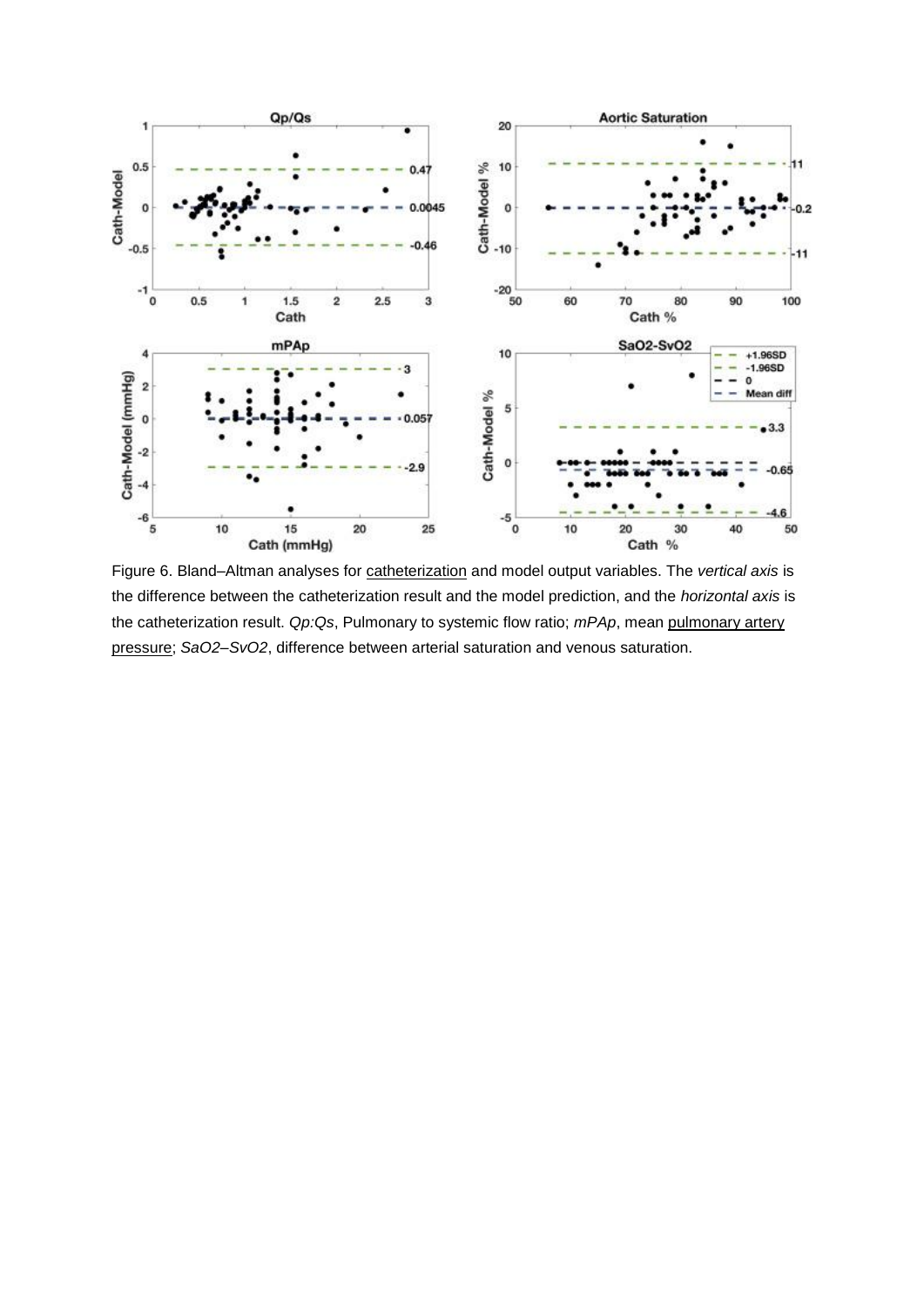#### **Discussion**

We have adopted lumped parameter methodology to develop an intuitive simulation tool that is userfriendly and capable of producing patient-specific output information rapidly with good clinical accuracy. Unlike previously published mathematical or computational models, this self-contained tool does not require specialized computational software and can be executed through a Web browser or on an iOS device. In addition, it is designed for use by clinicians without the need for significant knowledge or [training](https://www.sciencedirect.com/topics/medicine-and-dentistry/athletic-training) in engineering and by engineers without need for in-depth understanding of the [pathophysiology](https://www.sciencedirect.com/topics/medicine-and-dentistry/pathophysiology) and anatomic derangements in the various forms of SVP. The encouraging initial validation results described here demonstrate that modeling of SVP in a [clinical decision support](https://www.sciencedirect.com/topics/medicine-and-dentistry/clinical-decision-support-system)  [system](https://www.sciencedirect.com/topics/medicine-and-dentistry/clinical-decision-support-system) can benefit a larger community beyond the few engineering/clinical collaborators, such as in bedside education and clinician–patient dialogue.

Although the model provides good clinical accuracy for most patients enrolled in this validation, the Bland–Altman analyses revealed clinically significant variability in the results. The potential cause of this variation is multifactorial. First, one must consider the inherent variability in [measurements](https://www.sciencedirect.com/topics/medicine-and-dentistry/measurement) made in the [catheterization](https://www.sciencedirect.com/topics/medicine-and-dentistry/catheterization) laboratory. Although catheterization is considered the "gold standard" for hemodynamic measurements in these patients, it is known that the standard deviation of repeated mixed venous saturation measurements in a single patient is ∼3%.[30](https://www.sciencedirect.com/science/article/pii/S0022522317319633?via%3Dihub#bib30) As a result, the 95% confidence level for mixed venous saturation measurements in the catheterization laboratory is  $\pm$  6%. This could explain more than half of the difference seen in the saturation measurements in our patients. Given that saturation measurements are the sole determinant for Qp:Qs calculations made in the catheterization laboratory (after other variables cancel each other out), a portion of the variability in Qp:Qs measurements in our results is potentially explained by this as well. Furthermore, given that many of these patients were under [general anesthesia](https://www.sciencedirect.com/topics/medicine-and-dentistry/general-anaesthesia) (often with positive pressure ventilation) for the catheterization, it is reasonable to conclude that their hemodynamic state is at least slightly deviated from baseline, with potential dynamic changes in pressure and saturation measurements. The discrepancy also could have resulted from parameters not included in the catheterization report, such as [contractility,](https://www.sciencedirect.com/topics/medicine-and-dentistry/muscle-contractility) [arterial compliance,](https://www.sciencedirect.com/topics/medicine-and-dentistry/artery-compliance) [respiratory rate,](https://www.sciencedirect.com/topics/medicine-and-dentistry/breathing-rate) or respiratory amplitude. Venovenous and aortopulmonary collaterals can have a significant effect on hemodynamics, but in the catheterization reports, their significance is generally measured only subjectively, if at all. Subtle abnormalities such as mild/diffuse shunt [stenosis](https://www.sciencedirect.com/topics/medicine-and-dentistry/stenosis) or mild [pulmonary artery](https://www.sciencedirect.com/topics/medicine-and-dentistry/pulmonary-artery) hypoplasia, which might not be noted or quantified on the catheterization report, can create discrepancies as well. Also, it is possible that some measurements taken during the catheterization were not taken simultaneously or were taken under abnormal clinical conditions. When the baseline simulation on the model does not match the patient's clinical results, the user can consider possible reasons for discrepancies and then make appropriate [adjustments](https://www.sciencedirect.com/topics/medicine-and-dentistry/adjustment) in the inputs to match the patient's measured physiology. Unlike CFD modeling, the LPM does not consider patient-specific 3-dimensional anatomy of the

surgically altered domain, so it cannot examine more complex scenarios, such as the local differences between a bidirectional Glenn versus Hemi-Fontan. However, most common clinical scenarios and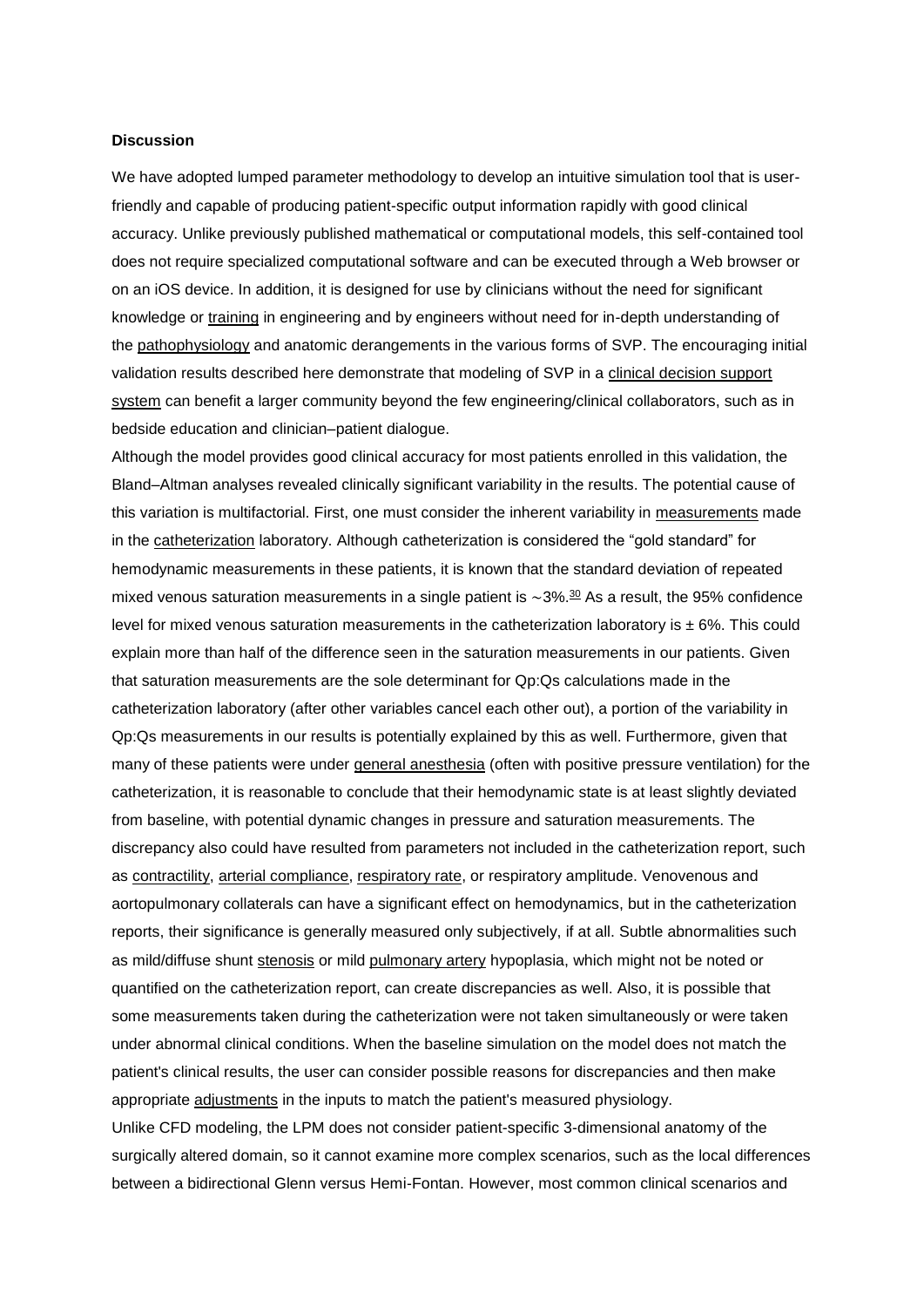interventions can be simulated using this tool. For instance, clinicians can demonstrate the physiologic response to medical modulation of SVR or PVR, [fenestration](https://www.sciencedirect.com/topics/medicine-and-dentistry/fenestration) closure, or [blood](https://www.sciencedirect.com/topics/medicine-and-dentistry/blood-transfusion)  [transfusion.](https://www.sciencedirect.com/topics/medicine-and-dentistry/blood-transfusion) The hemodynamic benefit of an intervention on [pulmonary artery stenosis,](https://www.sciencedirect.com/topics/medicine-and-dentistry/pulmonary-artery-stenosis) [aortic](https://www.sciencedirect.com/topics/medicine-and-dentistry/coarctation-of-the-aorta)  [coarctation,](https://www.sciencedirect.com/topics/medicine-and-dentistry/coarctation-of-the-aorta) venovenous collaterals, or aortopulmonary collaterals also can be predicted. Used in combination with conventional investigations, such as [magnetic resonance imaging](https://www.sciencedirect.com/topics/medicine-and-dentistry/magnetic-resonance-imaging) and catheterization data, the simulation tool can help to assess the [risk stratification](https://www.sciencedirect.com/topics/medicine-and-dentistry/risk-stratification) for progression to the next surgical stage or to quantitatively examine the effects of various patient management decisions and as such provide a clinical tool to examine interventional strategies with anticipated outcomes. Another potentially important use of this simulation tool is in parent/patient education and counseling. For most parents of children with [single-ventricle heart](https://www.sciencedirect.com/topics/medicine-and-dentistry/heart-single-ventricle) defects, the concept and physiologic consequence of SVP palliative management can be challenging to grasp. Therefore, the simulation tool can assist cardiologists and surgeons to graphically and quantitatively describe the rationale and expected outcomes of the 3-stage surgical palliation or the benefits and indications of a specific intervention being recommended. Moreover, in cases in which the next surgical stage presents important risks, such as in cases in which pre-Fontan investigations showed a [borderline](https://www.sciencedirect.com/topics/medicine-and-dentistry/borderline-personality-disorder) candidacy for Fontan completion, the simulator can be valuable for assisting clinicians in explaining to the parents why the [Fontan operation](https://www.sciencedirect.com/topics/medicine-and-dentistry/fontan-procedure) is potentially risky and what interventions can be used to mitigate against [postoperative complications.](https://www.sciencedirect.com/topics/medicine-and-dentistry/postoperative-complication)

The SVP simulator can be an important adjunct in education and training of cardiology and surgical trainees. Combined with bedside teaching on rounds or conferences, and available on an iOS device, the simulator can be useful to aid understanding of the dramatic changes in [cardiovascular](https://www.sciencedirect.com/topics/medicine-and-dentistry/cardiovascular-system) and pulmonary physiology introduced by all 3 stages of SVP palliation. Similarly, the simulator can visually demonstrate relationships between medical and/or surgical manipulation and response by clinically familiar variables. This tool could increase the focus of training on the physics of [circulation,](https://www.sciencedirect.com/topics/medicine-and-dentistry/circulation) potentially changing the way that clinical trainees think about SVP.

In addition to the aforementioned limitations, it should be noted that we lacked an adequate number of patients to perform a validation of the models for the Stage 1 RV-PA shunt or [hybrid](https://www.sciencedirect.com/topics/medicine-and-dentistry/hybrid) procedure. However, because our model is based on validated computational models of these circulations that have been previously published, 8, [12,](https://www.sciencedirect.com/science/article/pii/S0022522317319633?via%3Dihub#bib12) [13,](https://www.sciencedirect.com/science/article/pii/S0022522317319633?via%3Dihub#bib13) [14,](https://www.sciencedirect.com/science/article/pii/S0022522317319633?via%3Dihub#bib14) [15](https://www.sciencedirect.com/science/article/pii/S0022522317319633?via%3Dihub#bib15) we speculate that our models of these 2 circulations should behave with similar accuracy to the mBTS results. As more clinical data become available, we can test this hypothesis adequately.

Lastly, the [role](https://www.sciencedirect.com/topics/medicine-and-dentistry/role-playing) of the SVP simulator is to provide an additional tool to support clinicians in managing their patients by estimating hemodynamic and physiologic outcomes before an [operation](https://www.sciencedirect.com/topics/medicine-and-dentistry/surgery) or intervention. As no mathematical or computational modeling or simulation study can account for all the [biological processes](https://www.sciencedirect.com/topics/medicine-and-dentistry/biological-phenomena-and-functions-concerning-the-entire-organism) and system variables that can influence outcome, the SVP simulator is intended as an advisory or training tool and not as an instrument that will prognosticate or predict patient outcomes.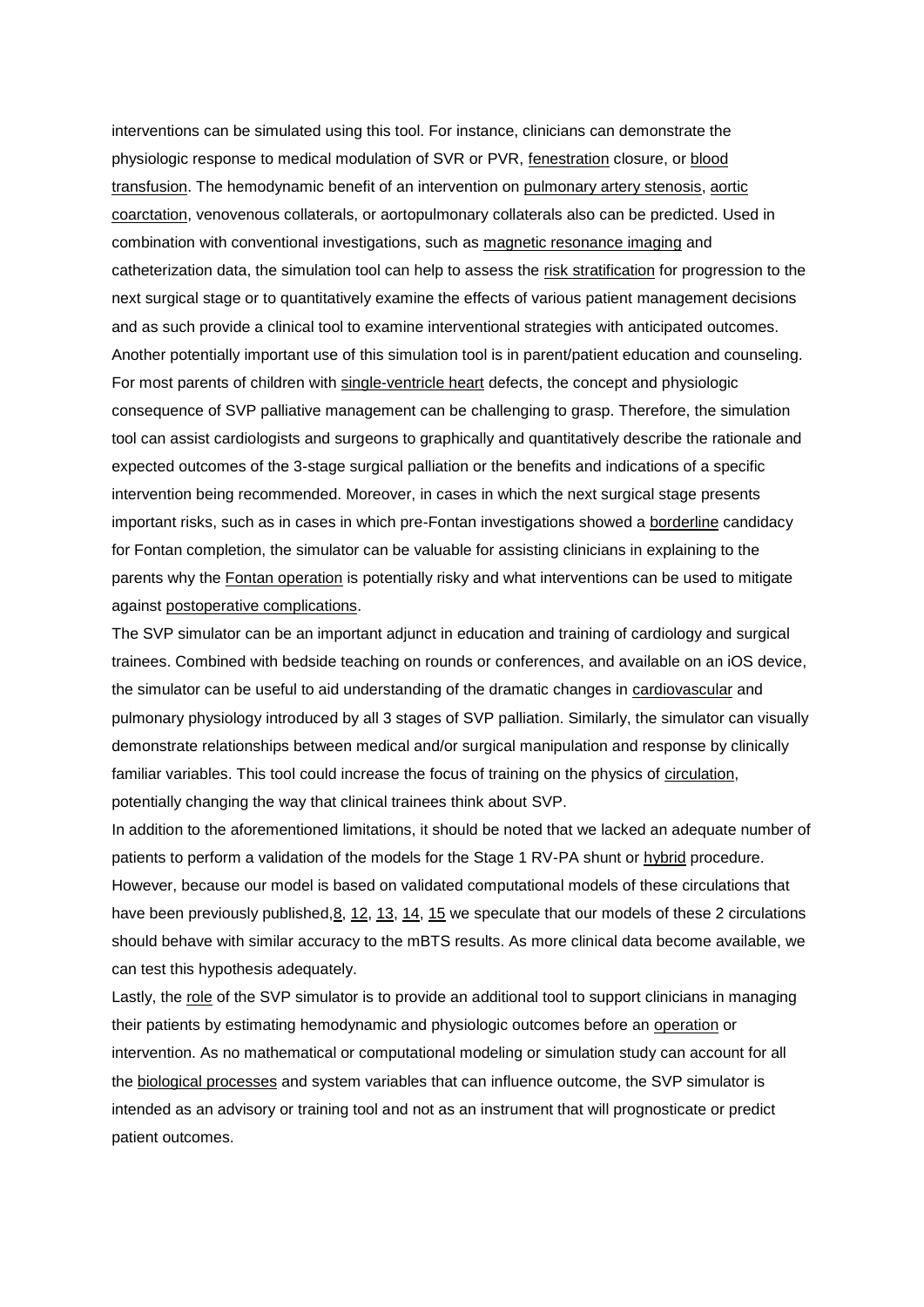## **Conclusions**

With the use of validated lumped parameter methods, complete cardiopulmonary circulatory models of each surgical stage of [single-ventricle](https://www.sciencedirect.com/topics/medicine-and-dentistry/heart-single-ventricle) palliation were translated into a simulator that can be used to support clinical decisions. This simulator produces patient-specific outputs with good clinical accuracy. It can be used by clinicians anywhere on computers or mobile devices and requires no previous knowledge of engineering modeling. In addition to estimating postoperative hemodynamics, the simulator can support [clinical decision-makingb](https://www.sciencedirect.com/topics/medicine-and-dentistry/clinical-decision-making)y quantitatively assessing questions such as shunt sizes and [fenestration](https://www.sciencedirect.com/topics/medicine-and-dentistry/fenestration) closure and effects of modulating PVRs or SVRs or closing collaterals.

## **Conflict of Interest Statement**

Authors have nothing to disclose with regard to commercial support.

## **Supplementary Data**

[Download video \(9MB\)Help with mp4 files](https://ars.els-cdn.com/content/image/1-s2.0-S0022522317319633-mmc1.mp4)

Video 1. Example of using the simulation application: A video walk-through. Video available at: [http://www.jtcvsonline.org/article/S0022-5223\(17\)31963-3/fulltext.](http://www.jtcvsonline.org/article/S0022-5223(17)31963-3/fulltext)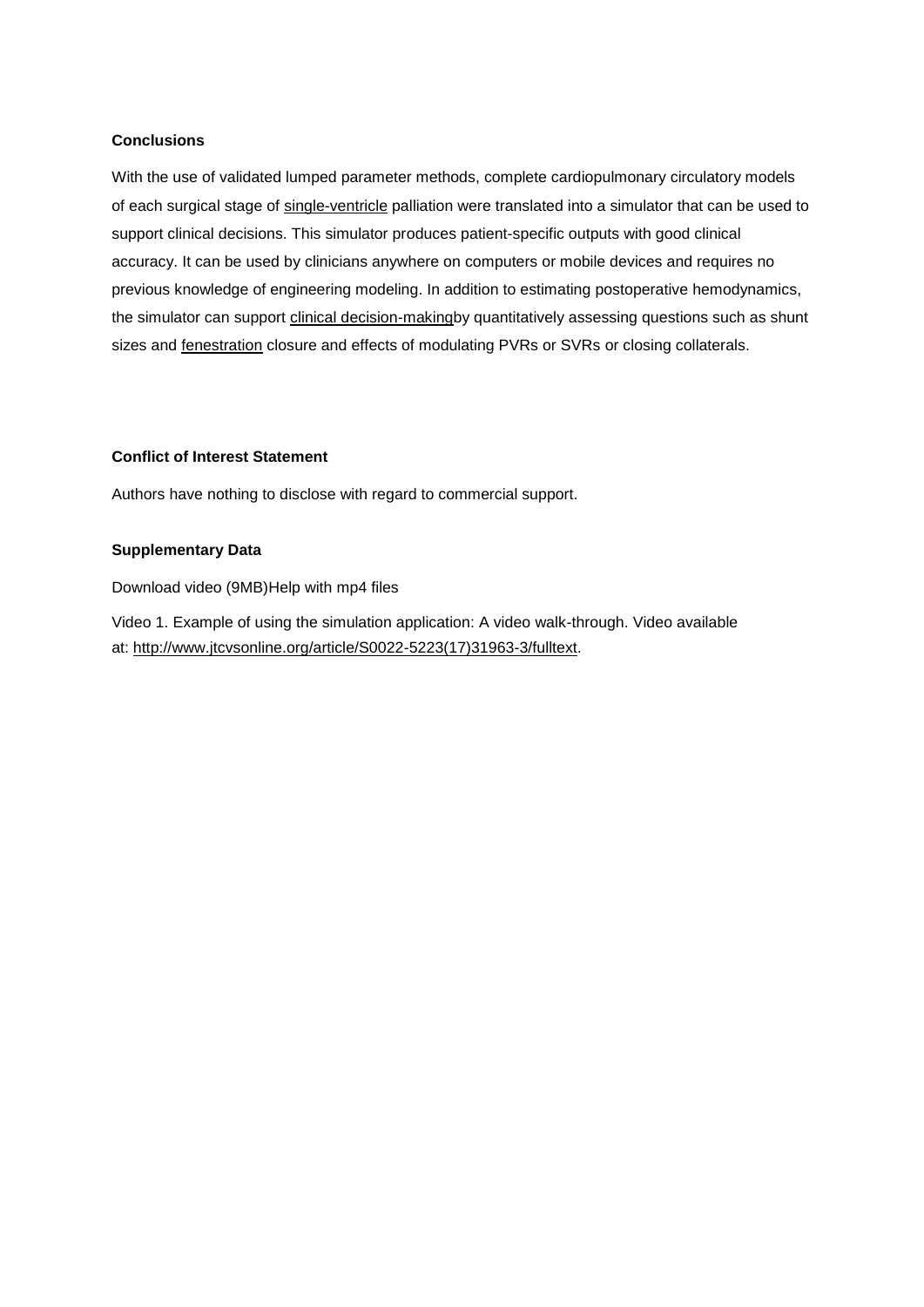#### **References**

- 1. D.J. DiBardinoLong-term progression and survival following Norwood Single Ventricle Reconstruction Curr Opin Cardiol, 30 (2015), pp. 95-99
- 2. F. Migliavacca, G. Pennati, G. Dubini, R. Fumero, R. Pietrabissa, G. Urcelay, et al.Modeling of the Norwood circulation: effects of shunt size, vascular resistances, and heart rate Am J Physiol Heart Circ Physiol, 280 (2001), pp. H2076-H2086
- 3. T.C. Slesnick, A.P. YoganathanComputational modeling of Fontan physiology: at the crossroads of pediatric cardiology and biomedical engineering Int J Cardiovasc Imaging, 30 (2014), pp. 1073-1084
- 4. R.L. Watrous, A.J. ChinModel-based comparison of the normal and Fontan circulatory systems: part i: development of a general purpose, interactive cardiovascular model World J Pediatr Congenit Heart Surg, 5 (2014), pp. 372-384
- 5. Ceballos, I.R. Argueta-Morales, E. Divo, R. Osorio, C.A. Caldarone, A.J. Kassab, et al.Computational analysis of hybrid Norwood circulation with distal aortic arch obstruction and reverse Blalock-Taussig shunt Ann Thorac Surg, 94 (2012), pp. 1540-1550
- 6. de Vecchi, D.A. Nordsletten, E.W. Remme, H. Bellsham-Revell, G. Greil, J.M. Simpson, et al.Inflow typology and ventricular geometry determine efficiency of filling in the hypoplastic left heart Ann Thorac Surg, 94 (2012), pp. 1562-1569
- 7. Y. Qian, J.L. Liu, K. Itatani, K. Miyaji, M. UmezuComputational hemodynamic analysis in congenital heart disease: simulation of the Norwood procedure Ann Biomed Eng, 38 (2010), pp. 2302-2313
- 8. C.E. Baker, C. Corsini, D. Cosentino, G. Dubini, G. Pennati, F. Migliavacca, et al.Effects of pulmonary artery banding and retrograde aortic arch obstruction on the hybrid palliation of hypoplastic left heart syndrome J Thorac Cardiovasc Surg, 146 (2013), pp. 1341-1348
- 9. D.E. Schiavazzi, E.O. Kung, A.L. Marsden, C. Baker, G. Pennati, T.Y. Hsia, et al.Hemodynamic effects of left pulmonary artery stenosis after superior cavopulmonary connection: a patient-specific multiscale modeling study J Thorac Cardiovasc Surg, 149 (2015), pp. 689-696 e1–e3
- 10. G. Biglino, C. Corsini, S. Schievano, G. Dubini, A. Giardini, T.Y. Hsia, et al.Computational models of aortic coarctation in hypoplastic left heart syndrome: considerations on validation of a detailed 3D model Int J Artif Organs, 37 (2014), pp. 371-381
- 11.Corsini, G. Biglino, S. Schievano, T.Y. Hsia, F. Migliavacca, G. Pennati, et al.The effect of modified Blalock-Taussig shunt size and coarctation severity on coronary perfusion after the Norwood operation Ann Thorac Surg, 98 (2014), pp. 648-654
- 12. G. Biglino, A. Giardini, C. Baker, R.S. Figliola, T.Y. Hsia, A.M. Taylor, et al.Implementing the Sano modification in an experimental model of first-stage palliation of hypoplastic left heart syndrome ASAIO J, 59 (2013), pp. 86-89
- 13. G. Biglino, A. Giardini, H.N. Ntsinjana, S. Schievano, T.Y. Hsia, A.M. TaylorVentriculoarterial coupling in palliated hypoplastic left heart syndrome: noninvasive assessment of the effects of surgical arch reconstruction and shunt type J Thorac Cardiovasc Surg, 148 (2014), pp. 1526-1533
- 14. E.L. Bove, F. Migliavacca, M.R. de Leval, R. Balossino, G. Pennati, T.R. Lloyd, et al.Use of mathematic modeling to compare and predict hemodynamic effects of the modified Blalock-Taussig and right ventriclepulmonary artery shunts for hypoplastic left heart syndrome J Thorac Cardiovasc Surg, 136 (2008), pp. 312- 320.e2